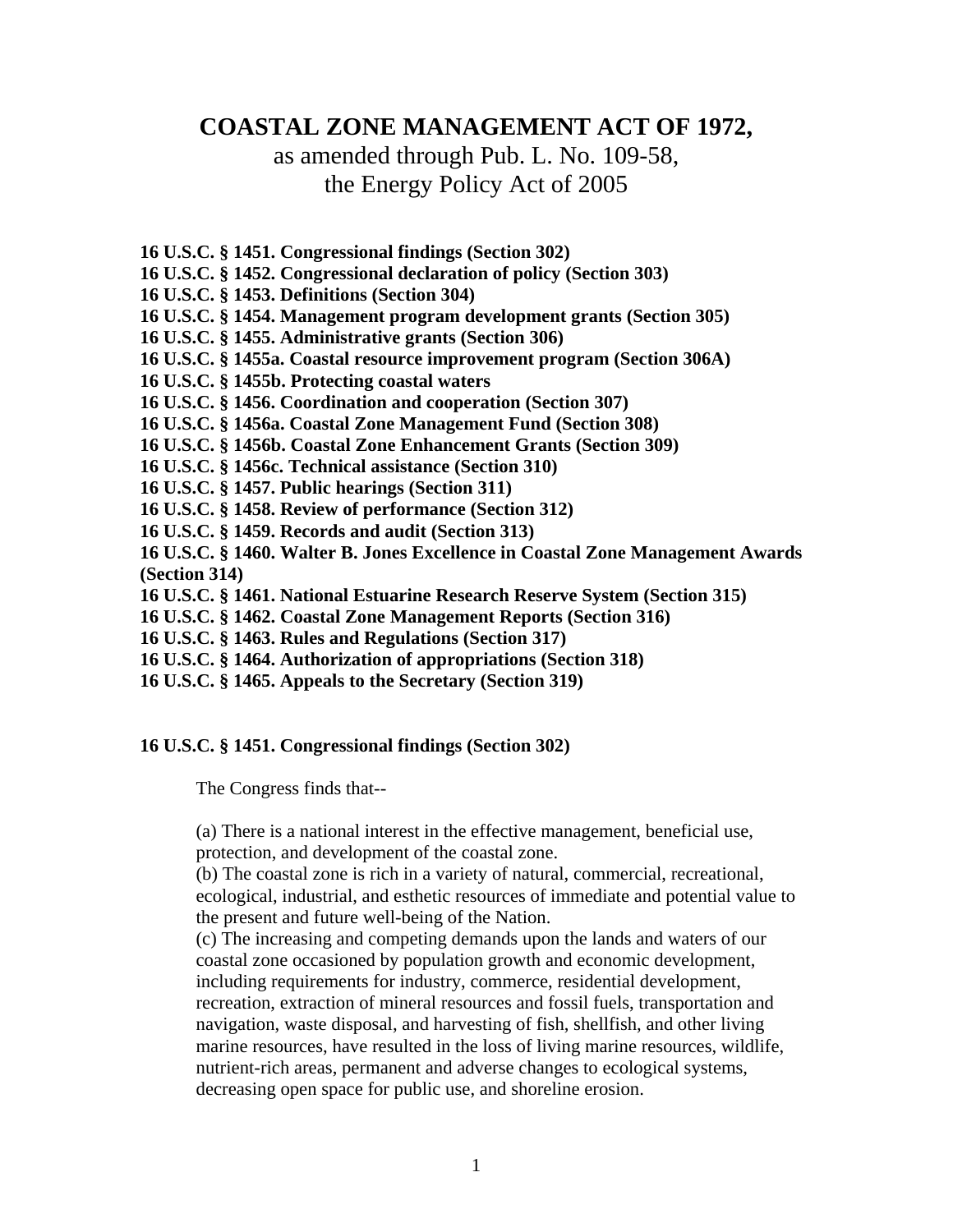(d) The habitat areas of the coastal zone, and the fish, shellfish, other living marine resources, and wildlife therein, are ecologically fragile and consequently extremely vulnerable to destruction by man's alterations.

(e) Important ecological, cultural, historic, and esthetic values in the coastal zone which are essential to the well-being of all citizens are being irretrievably damaged or lost.

(f) New and expanding demands for food, energy, minerals, defense needs, recreation, waste disposal, transportation, and industrial activities in the Great Lakes, territorial sea, exclusive economic zone, and Outer Continental Shelf are placing stress on these areas and are creating the need for resolution of serious conflicts among important and competing uses and values in coastal and ocean waters;

(g) Special natural and scenic characteristics are being damaged by ill-planned development that threatens these values.

(h) In light of competing demands and the urgent need to protect and to give high priority to natural systems in the coastal zone, present state and local institutional arrangements for planning and regulating land and water uses in such areas are inadequate.

(i) The key to more effective protection and use of the land and water resources of the coastal zone is to encourage the states to exercise their full authority over the lands and waters in the coastal zone by assisting the states, in cooperation with Federal and local governments and other vitally affected interests, in developing land and water use programs for the coastal zone, including unified policies, criteria, standards, methods, and processes for dealing with land and water use decisions of more than local significance.

(j) The national objective of attaining a greater degree of energy self-sufficiency would be advanced by providing Federal financial assistance to meet state and local needs resulting from new or expanded energy activity in or affecting the coastal zone.

(k) Land uses in the coastal zone, and the uses of adjacent lands which drain into the coastal zone, may significantly affect the quality of coastal waters and habitats, and efforts to control coastal water pollution from land use activities must be improved.

(l) Because global warming may result in a substantial sea level rise with serious adverse effects in the coastal zone, coastal states must anticipate and plan for such an occurrence.

(m) Because of their proximity to and reliance upon the ocean and its resources, the coastal states have substantial and significant interests in the protection, management, and development of the resources of the exclusive economic zone that can only be served by the active participation of coastal states in all Federal programs affecting such resources and, wherever appropriate, by the development of state ocean resource plans as part of their federally approved coastal zone management programs.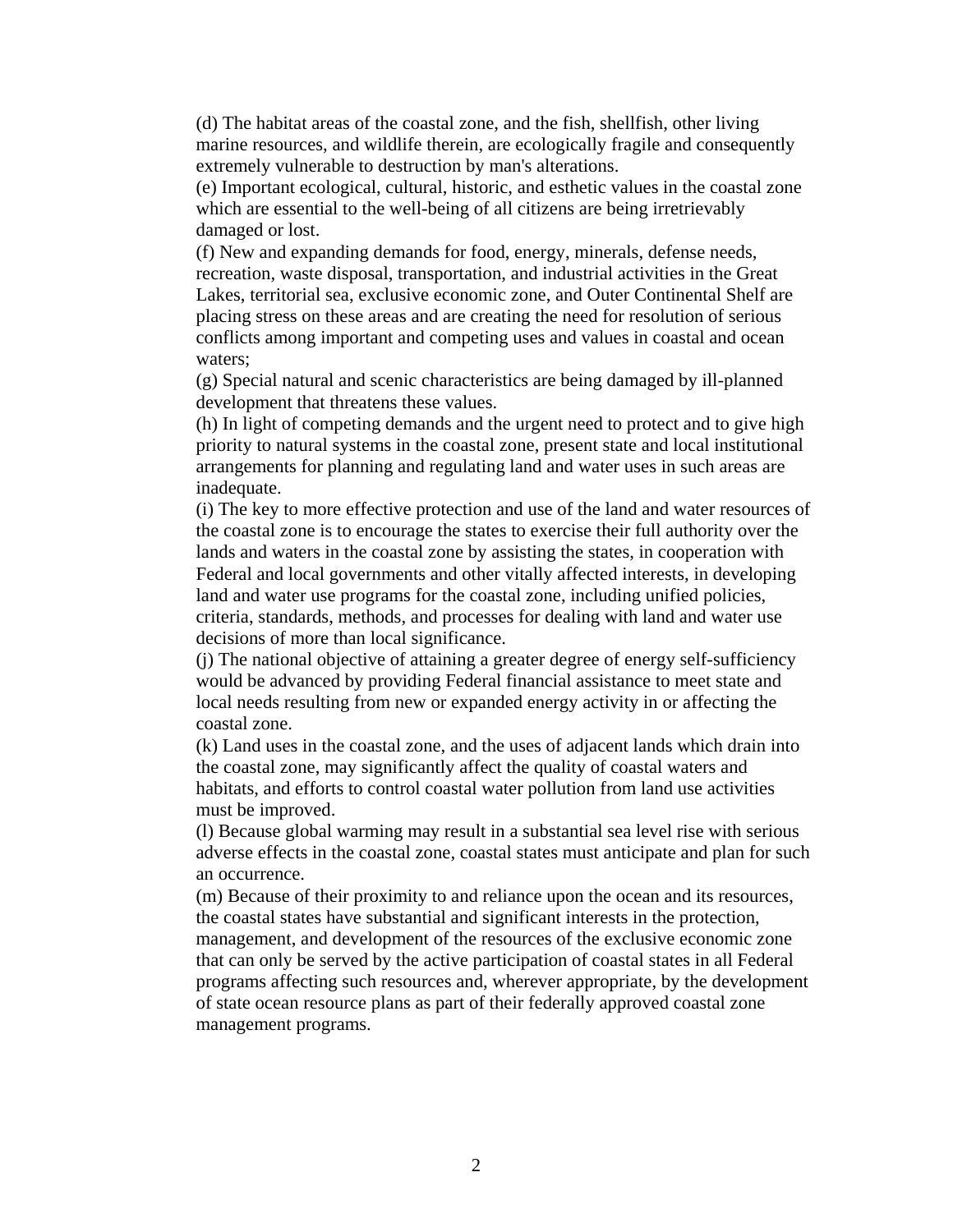### **16 U.S.C. § 1452. Congressional declaration of policy (Section 303)**

The Congress finds and declares that it is the national policy--

**(1)** to preserve, protect, develop, and where possible, to restore or enhance, the resources of the Nation's coastal zone for this and succeeding generations; **(2)** to encourage and assist the states to exercise effectively their responsibilities in the coastal zone through the development and implementation of management programs to achieve wise use of the land and water resources of the coastal zone, giving full consideration to ecological, cultural, historic, and esthetic values as well as the needs for compatible economic development, which programs should at least provide for--

**(A)** the protection of natural resources, including wetlands, floodplains, estuaries, beaches, dunes, barrier islands, coral reefs, and fish and wildlife and their habitat, within the coastal zone,

**(B)** the management of coastal development to minimize the loss of life and property caused by improper development in flood-prone, storm surge, geological hazard, and erosion-prone areas and in areas likely to be affected by or vulnerable to sea level rise, land subsidence, and saltwater intrusion, and by the destruction of natural protective features such as beaches, dunes, wetlands, and barrier islands,

**(C)** the management of coastal development to improve, safeguard, and restore the quality of coastal waters, and to protect natural resources and existing uses of those waters,

**(D)** priority consideration being given to coastal-dependent uses and orderly processes for siting major facilities related to national defense, energy, fisheries development, recreation, ports and transportation, and the location, to the maximum extent practicable, of new commercial and industrial developments in or adjacent to areas where such development already exists,

**(E)** public access to the coasts for recreation purposes,

**(F)** assistance in the redevelopment of deteriorating urban waterfronts and ports, and sensitive preservation and restoration of historic, cultural, and esthetic coastal features,

**(G)** the coordination and simplification of procedures in order to ensure expedited governmental decisionmaking for the management of coastal resources,

**(H)** continued consultation and coordination with, and the giving of adequate consideration to the views of, affected Federal agencies, **(I)** the giving of timely and effective notification of, and opportunities for public and local government participation in, coastal management decisionmaking,

**(J)** assistance to support comprehensive planning, conservation, and management for living marine resources, including planning for the siting of pollution control and aquaculture facilities within the coastal zone, and improved coordination between State and Federal coastal zone management agencies and State and wildlife agencies, and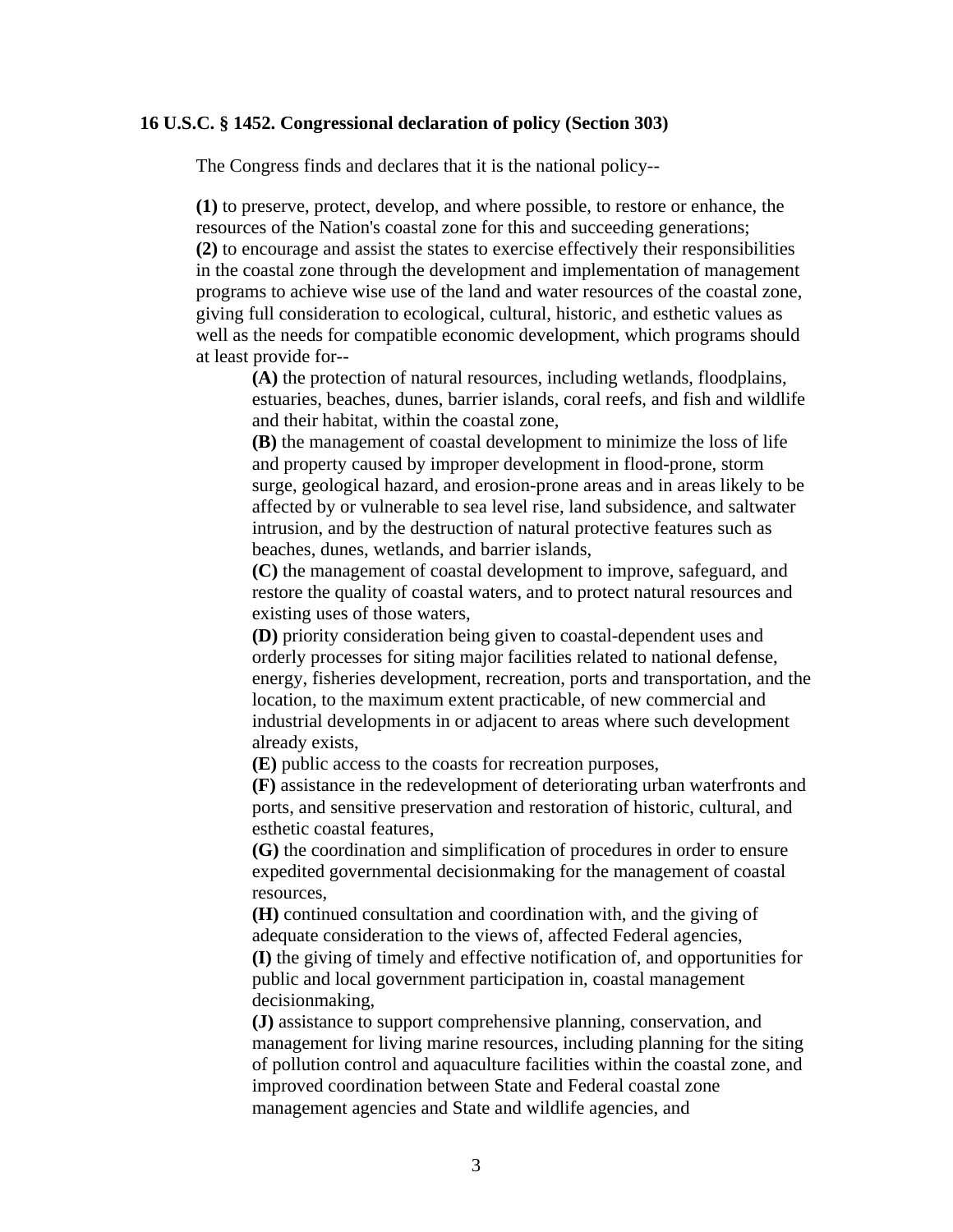**(K)** the study and development, in any case in which the Secretary considers it to be appropriate, of plans for addressing the adverse effects upon the coastal zone of land subsidence and of sea level rise; and

**(3)** to encourage the preparation of special area management plans which provide for increased specificity in protecting significant natural resources, reasonable coastal-dependent economic growth, improved protection of life and property in hazardous areas, including those areas likely to be affected by land subsidence, sea level rise, or fluctuating water levels of the Great Lakes, and improved predictability in governmental decisionmaking;

**(4)** to encourage the participation and cooperation of the public, state and local governments, and interstate and other regional agencies, as well as of the Federal agencies having programs affecting the coastal zone, in carrying out the purposes of this chapter;

**(5)** to encourage coordination and cooperation with and among the appropriate Federal, State, and local agencies, and international organizations where appropriate, in collection, analysis, synthesis, and dissemination of coastal management information, research results, and technical assistance, to support State and Federal regulation of land use practices affecting the coastal and ocean resources of the United States; and

**(6)** to respond to changing circumstances affecting the coastal environment and coastal resource management by encouraging States to consider such issues as ocean uses potentially affecting the coastal zone.

# **16 U.S.C. § 1453. Definitions (Section 304)**

For purposes of this chapter--

**(1)** The term "coastal zone" means the coastal waters (including the lands therein and thereunder) and the adjacent shorelands (including the waters therein and thereunder), strongly influenced by each other and in proximity to the shorelines of the several coastal states, and includes islands, transitional and intertidal areas, salt marshes, wetlands, and beaches. The zone extends, in Great Lakes waters, to the international boundary between the United States and Canada and, in other areas, seaward to the outer limit of State title and ownership under the Submerged Lands Act (43 U.S.C. 1301 et seq.), the Act of March 2, 1917, (48 U.S.C. 749), the Covenant to Establish a Commonwealth of the Northern Mariana Islands in Political Union with the United States of America, as approved by the Act of March 24, 1976 (48 U.S.C. 1801 et seq.), or section 1 of the Act of November 20, 1963 (48 U.S.C. 1705), as applicable. The zone extends inland from the shorelines only to the extent necessary to control shorelands, the uses of which have a direct and significant impact on the coastal waters, and to control those geographical areas which are likely to be affected by or vulnerable to sea level rise. Excluded from the coastal zone are lands the use of which is by law subject solely to the discretion of or which is held in trust by the Federal Government, its officers or agents.

**(2)** The term "coastal resource of national significance" means any coastal wetland, beach, dune, barrier island, reef, estuary, or fish and wildlife habitat, if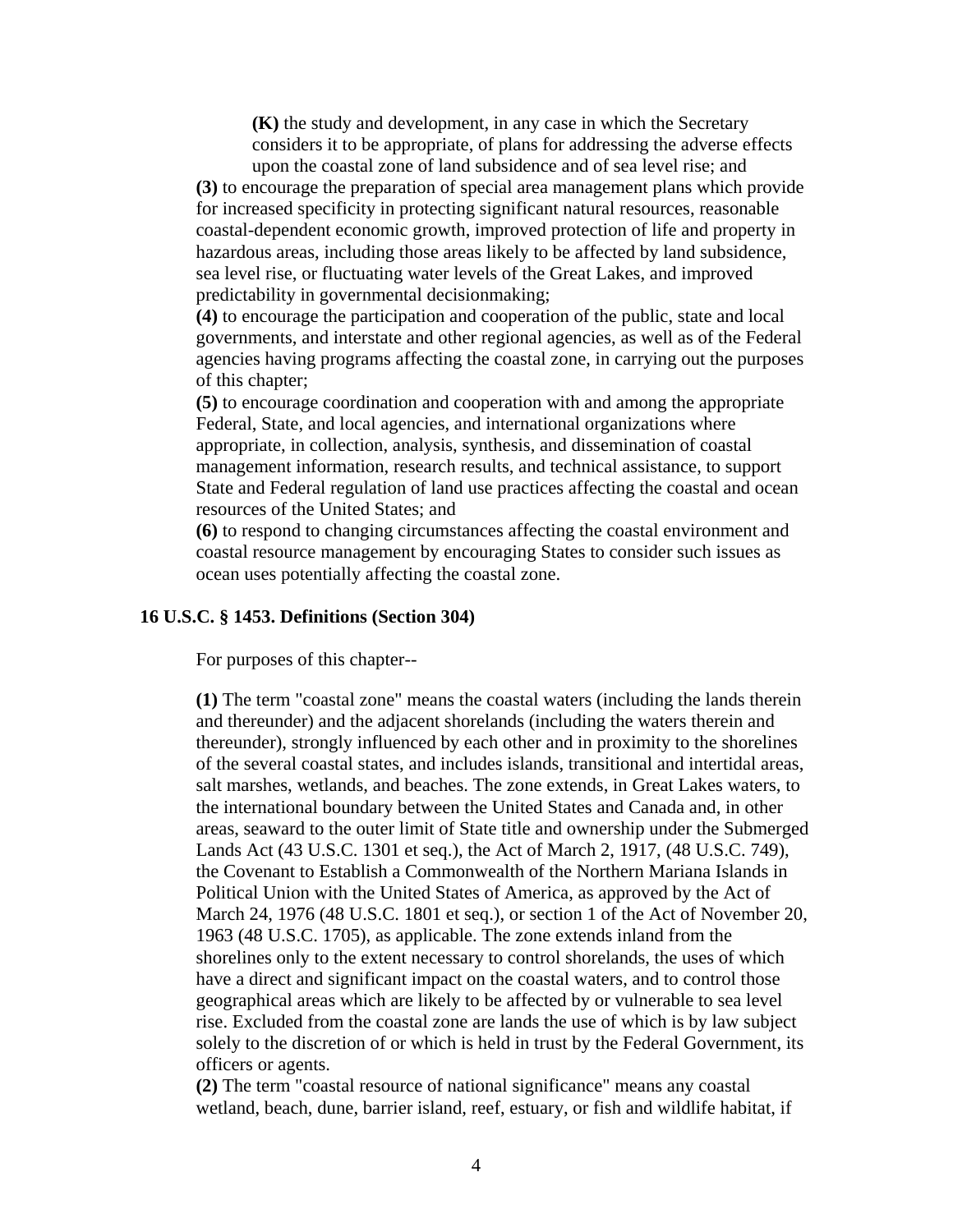any such area is determined by a coastal state to be of substantial biological or natural storm protective value.

**(3)** The term "coastal waters" means (A) in the Great Lakes area, the waters within the territorial jurisdiction of the United States consisting of the Great Lakes, their connecting waters, harbors, roadsteads, and estuary-type areas such as bays, shallows, and marshes and (B) in other areas, those waters, adjacent to the shorelines, which contain a measurable quantity or percentage of sea water, including, but not limited to, sounds, bays, lagoons, bayous, ponds, and estuaries. **(4)** The term "coastal state" means a state of the United States in, or bordering on, the Atlantic, Pacific, or Arctic Ocean, the Gulf of Mexico, Long Island Sound, or one or more of the Great Lakes. For the purposes of this chapter, the term also includes Puerto Rico, the Virgin Islands, Guam, the Commonwealth of the Northern Mariana Islands, and the Trust Territories of the Pacific Islands, and American Samoa.

**(5)** The term "coastal energy activity" means any of the following activities if, and to the extent that (A) the conduct, support, or facilitation of such activity requires and involves the siting, construction, expansion, or operation of any equipment or facility; and (B) any technical requirement exists which, in the determination of the Secretary, necessitates that the siting, construction, expansion, or operation of such equipment or facility be carried out in, or in close proximity to, the coastal zone of any coastal state;

**(i)** Any outer Continental Shelf energy activity.

**(ii)** Any transportation, conversion, treatment, transfer, or storage of liquefied natural gas.

**(iii)** Any transportation, transfer, or storage of oil, natural gas, or coal (including, but not limited to, by means of any deepwater port, as defined in section 1502(10) of Title 33).

For purposes of this paragraph, the siting, construction, expansion, or operation of any equipment or facility shall be "in close proximity to" the coastal zone of any coastal state if such siting, construction, expansion, or operation has, or is likely to have, a significant effect on such coastal zone.

**(6)** The term "energy facilities" means any equipment or facility which is or will be used primarily--

**(A)** in the exploration for, or the development, production, conversion, storage, transfer, processing, or transportation of, any energy resource; or **(B)** for the manufacture, production, or assembly of equipment, machinery, products, or devices which are involved in any activity described in subparagraph (A).

The term includes, but is not limited to (i) electric generating plants; (ii) petroleum refineries and associated facilities; (iii) gasification plants; (iv) facilities used for the transportation, conversion, treatment, transfer, or storage of liquefied natural gas; (v) uranium enrichment or nuclear fuel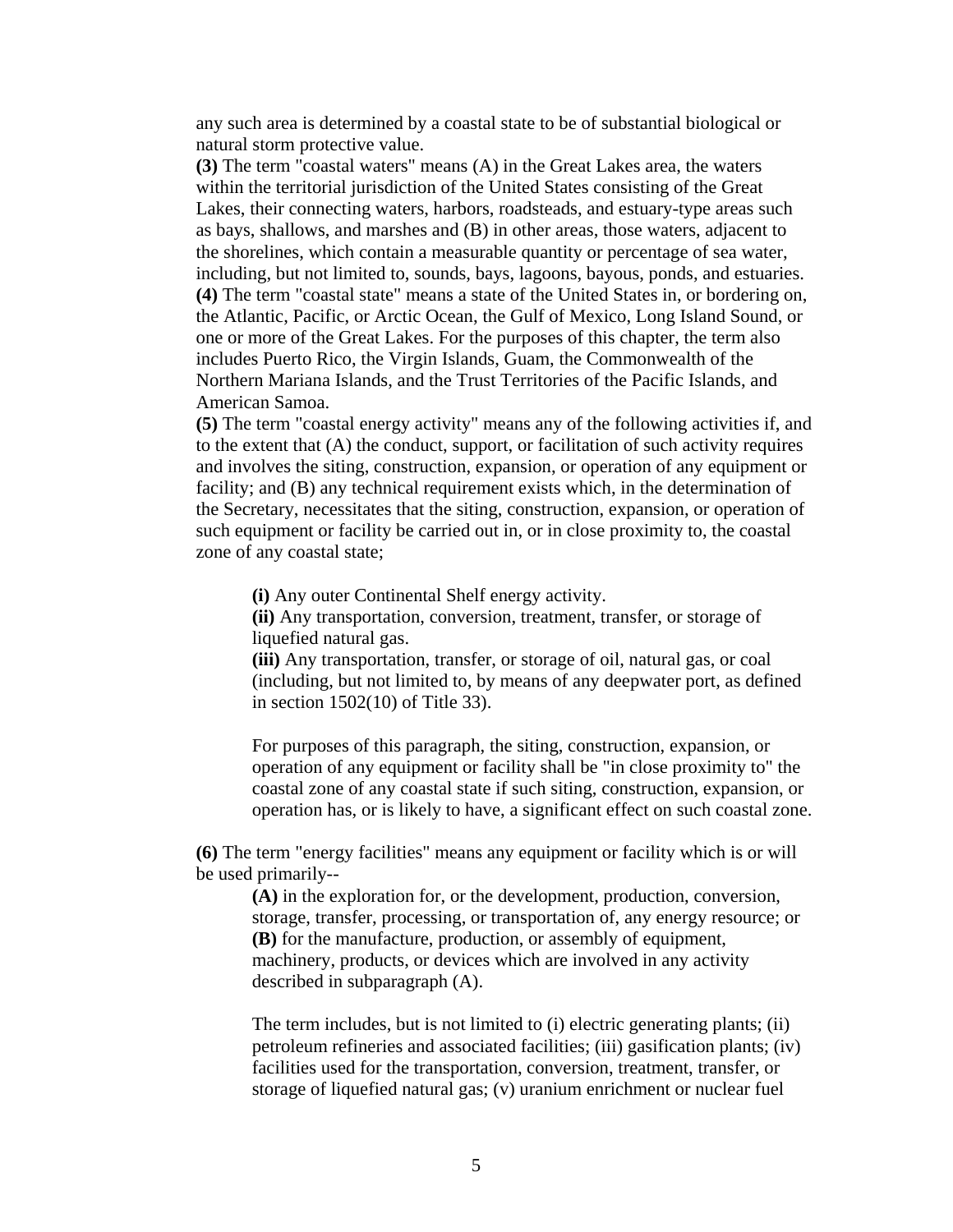processing facilities; (vi) oil and gas facilities, including platforms, assembly plants, storage depots, tank farms, crew and supply bases, and refining complexes; (vii) facilities including deepwater ports, for the transfer of petroleum; (viii) pipelines and transmission facilities; and (ix) terminals which are associated with any of the foregoing.

**(6a)** The term "enforceable policy" means State policies which are legally binding through constitutional provisions, laws, regulations, land use plans, ordinances, or judicial or administrative decisions, by which a State exerts control over private and public land and water uses and natural resources in the coastal zone. **(7)** The term "estuary" means that part of a river or stream or other body of water having unimpaired connection with the open sea, where the sea water is measurably diluted with fresh water derived from land drainage. The term includes estuary-type areas of the Great Lakes.

**(8)** The term "estuarine sanctuary" means a research area which may include any part or all of an estuary and any island, transitional area, and upland in, adjoining, or adjacent to such estuary, and which constitutes to the extent feasible a natural unit, set aside to provide scientists and students the opportunity to examine over a period of time the ecological relationships within the area.

**(9)** The term "Fund" means the Coastal Zone Management Fund established under section 1456a(b) of this title.

**(10)** The term "land use" means activities which are conducted in, or on the shorelands within, the coastal zone, subject to the requirements outlined in section  $1456(g)$  of this title.

**(11)** The term "local government" means any political subdivision of, or any special entity created by, any coastal state which (in whole or part) is located in, or has authority over, such state's coastal zone and which (A) has authority to levy taxes, or to establish and collect user fees, or (B) provides any public facility or public service which is financed in whole or part by taxes or user fees. The term includes, but is not limited to, any school district, fire district, transportation authority, and any other special purpose district or authority.

**(12)** The term "management program" includes, but is not limited to, a comprehensive statement in words, maps, illustrations, or other media of communication, prepared and adopted by the state in accordance with the provisions of this chapter, setting forth objectives, policies, and standards to guide public and private uses of lands and waters in the coastal zone.

**(13)** The term "outer Continental Shelf energy activity" means any exploration for, or any development or production of, oil or natural gas from the outer Continental Shelf (as defined in section 1331(a) of Title 43) or the siting, construction, expansion, or operation of any new or expanded energy facilities directly required by such exploration, development, or production.

**(14)** The term "person" means any individual; any corporation, partnership, association, or other entity organized or existing under the laws of any state; the Federal Government; any state, regional, or local government; or any entity of any such Federal, state, regional, or local government.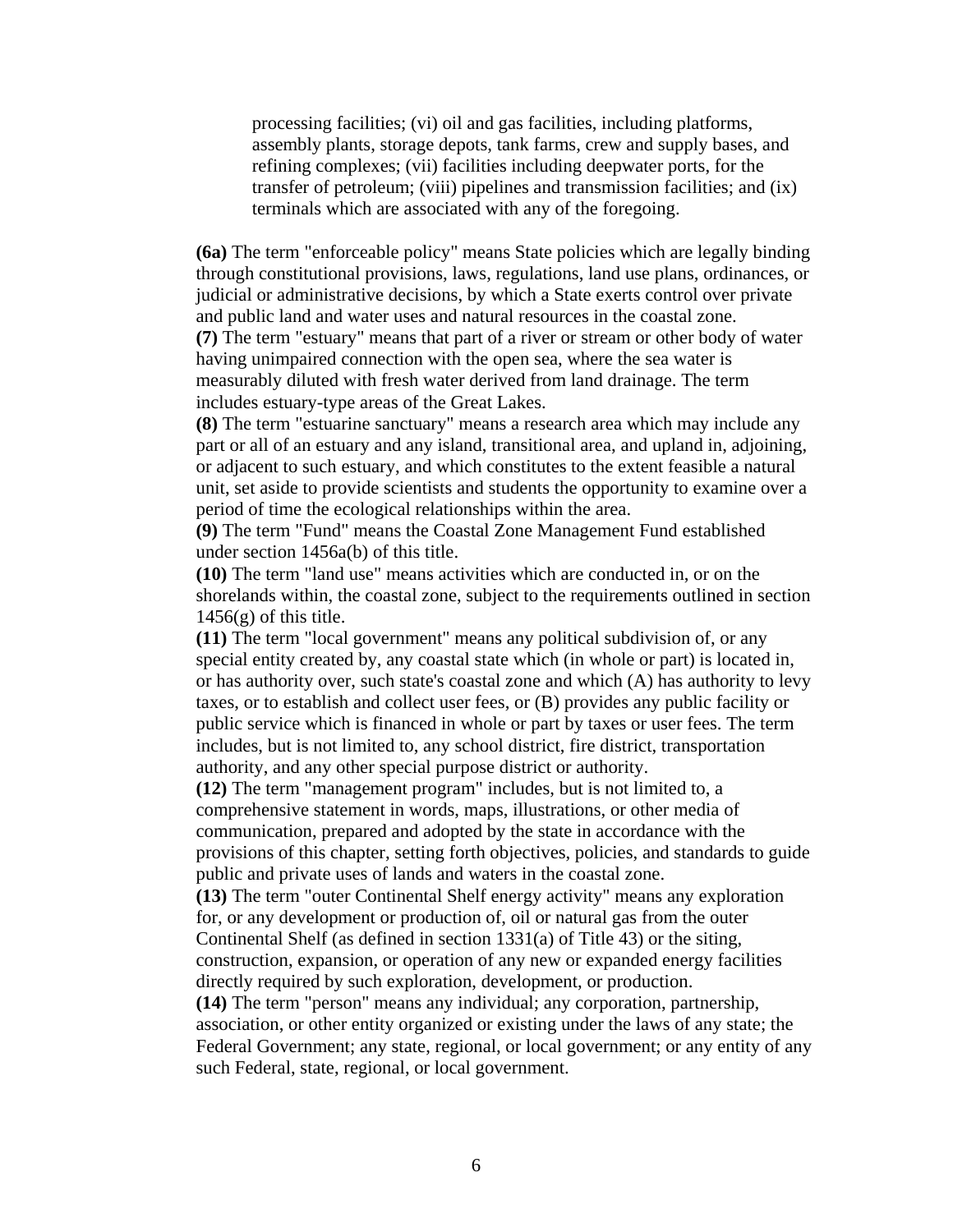**(15)** The term "public facilities and public services" means facilities or services which are financed, in whole or in part, by any state or political subdivision thereof, including, but not limited to, highways and secondary roads, parking, mass transit, docks, navigation aids, fire and police protection, water supply, waste collection and treatment (including drainage), schools and education, and hospitals and health care. Such term may also include any other facility or service so financed which the Secretary finds will support increased population. **(16)** The term "Secretary" means the Secretary of Commerce. **(17)** The term "special area management plan" means a comprehensive plan providing for natural resource protection and reasonable coastal-dependent

economic growth containing a detailed and comprehensive statement of policies; standards and criteria to guide public and private uses of lands and waters; and mechanisms for timely implementation in specific geographic areas within the coastal zone.

**(18)** The term "water use" means a use, activity, or project conducted in or on waters within the coastal zone.

# **16 U.S.C. § 1454**. **Submittal of State program for approval (Section 305)**

Any coastal state which has completed the development of its management program shall submit such program to the Secretary for review and approval pursuant to section 1455 of this title.

# **16 U.S.C. § 1455. Administrative grants (Section 306)**

(a) Authorization; matching funds

The Secretary may make grants to any coastal state for the purpose of administering that state's management program, if the state matches any such grant according to the following ratios of Federal-to-State contributions for the applicable fiscal year:

**(1)** For those States for which programs were approved prior to November 5, 1990, 1 to 1 for any fiscal year. **(2)** For programs approved after November 5, 1990, 4 to 1 for the first

fiscal year, 2.3 to 1 for the second fiscal year, 1.5 to 1 for the third fiscal year, and 1 to 1 for each fiscal year thereafter.

(b) Grants to coastal states; requirements

The Secretary may make a grant to a coastal state under subsection (a) of this section only if the Secretary finds that the management program of the coastal state meets all applicable requirements of this chapter and has been approved in accordance with subsection (d) of this section.

(c) Allocation of grants to coastal states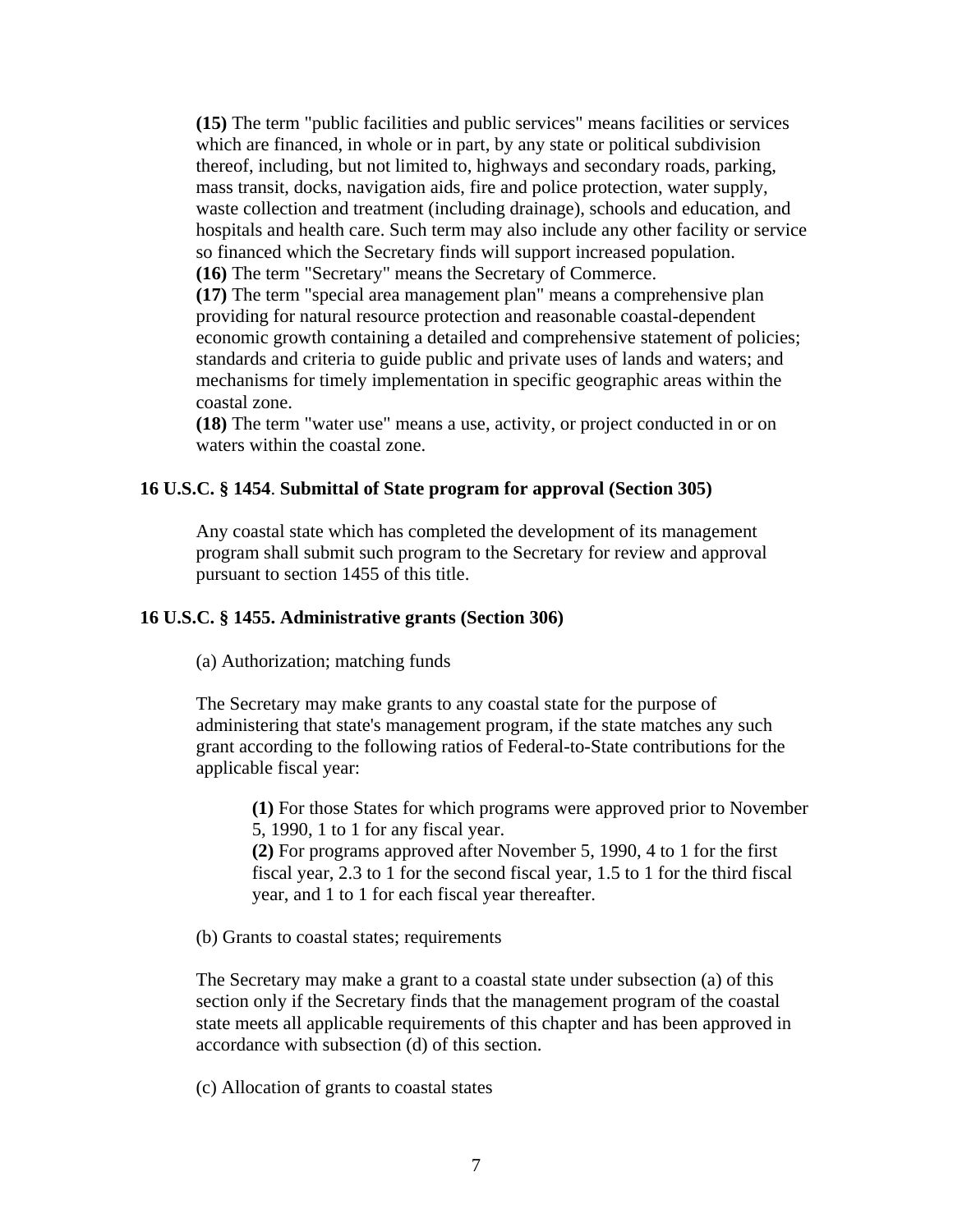Grants under this section shall be allocated to coastal states with approved programs based on rules and regulations promulgated by the Secretary which shall take into account the extent and nature of the shoreline and area covered by the program, population of the area, and other relevant factors. The Secretary shall establish, after consulting with the coastal states, maximum and minimum grants for any fiscal year to promote equity between coastal states and effective coastal management.

(d) Mandatory adoption of State management program for coastal zone

Before approving a management program submitted by a coastal state, the Secretary shall find the following:

**(1)** The State has developed and adopted a management program for its coastal zone in accordance with rules and regulations promulgated by the Secretary, after notice, and with the opportunity of full participation by relevant Federal agencies, State agencies, local governments, regional organizations, port authorities, and other interested parties and individuals, public and private, which is adequate to carry out the purposes of this chapter and is consistent with the policy declared in section 1452 of this title.

**(2)** The management program includes each of the following required program elements:

**(A)** An identification of the boundaries of the coastal zone subject to the management program.

**(B)** A definition of what shall constitute permissible land uses and water uses within the coastal zone which have a direct and significant impact on the coastal waters.

**(C)** An inventory and designation of areas of particular concern within the coastal zone.

**(D)** An identification of the means by which the State proposes to exert control over the land uses and water uses referred to in subparagraph (B), including a list of relevant State constitutional provisions, laws, regulations, and judicial decisions.

**(E)** Broad guidelines on priorities of uses in particular areas, including specifically those uses of lowest priority.

**(F)** A description of the organizational structure proposed to implement such management program, including the responsibilities and interrelationships of local, areawide, State,

regional, and interstate agencies in the management process. **(G)** A definition of the term "beach" and a planning process for the protection of, and access to, public beaches and other public

coastal areas of environmental, recreational, historical, esthetic, ecological, or cultural value.

**(H)** A planning process for energy facilities likely to be located in, or which may significantly affect, the coastal zone, including a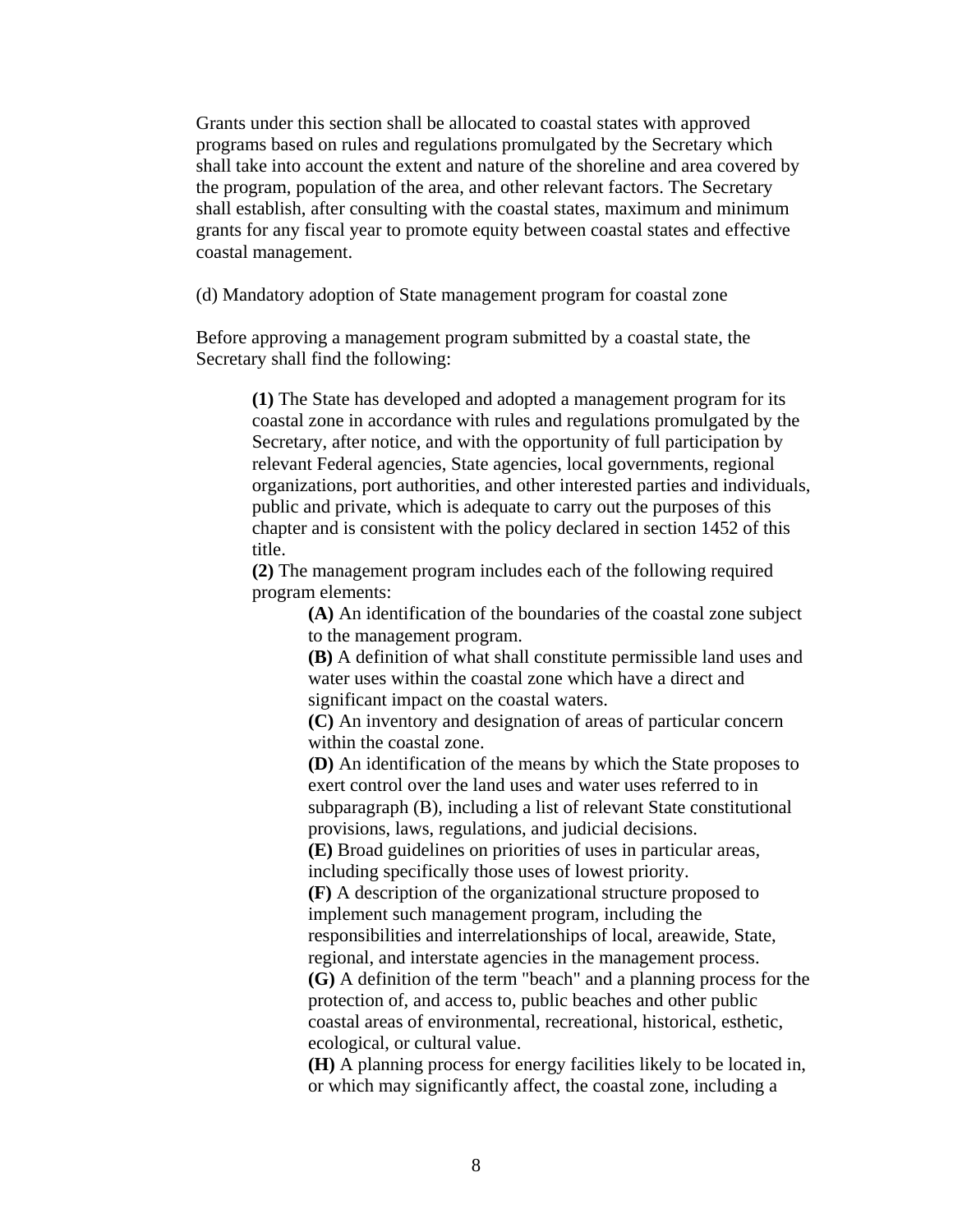process for anticipating the management of the impacts resulting from such facilities.

**(I)** A planning process for assessing the effects of, and studying and evaluating ways to control, or lessen the impact of, shoreline erosion, and to restore areas adversely affected by such erosion.

**(3)** The State has--

**(A)** coordinated its program with local, areawide, and interstate plans applicable to areas within the coastal zone--

> **(i)** existing on January 1 of the year in which the State's management program is submitted to the Secretary; and **(ii)** which have been developed by a local government, an areawide agency, a regional agency, or an interstate agency; and

**(B)** established an effective mechanism for continuing consultation and coordination between the management agency designated pursuant to paragraph (6) and with local governments, interstate agencies, regional agencies, and areawide agencies within the coastal zone to assure the full participation of those local governments and agencies in carrying out the purposes of this chapter; except that the Secretary shall not find any mechanism to be effective for purposes of this subparagraph unless it requires that--

> **(i)** the management agency, before implementing any management program decision which would conflict with any local zoning ordinance, decision, or other action, shall send a notice of the management program decision to any local government whose zoning authority is affected; **(ii)** within the 30-day period commencing on the date of receipt of that notice, the local government may submit to the management agency written comments on the management program decision, and any recommendation for alternatives; and

**(iii)** the management agency, if any comments are submitted to it within the 30- day period by any local government--

**(I)** shall consider the comments;

**(II)** may, in its discretion, hold a public hearing on the comments; and

**(III)** may not take any action within the 30-day period to implement the management program decision.

**(4)** The State has held public hearings in the development of the management program.

**(5)** The management program and any changes thereto have been reviewed and approved by the Governor of the State.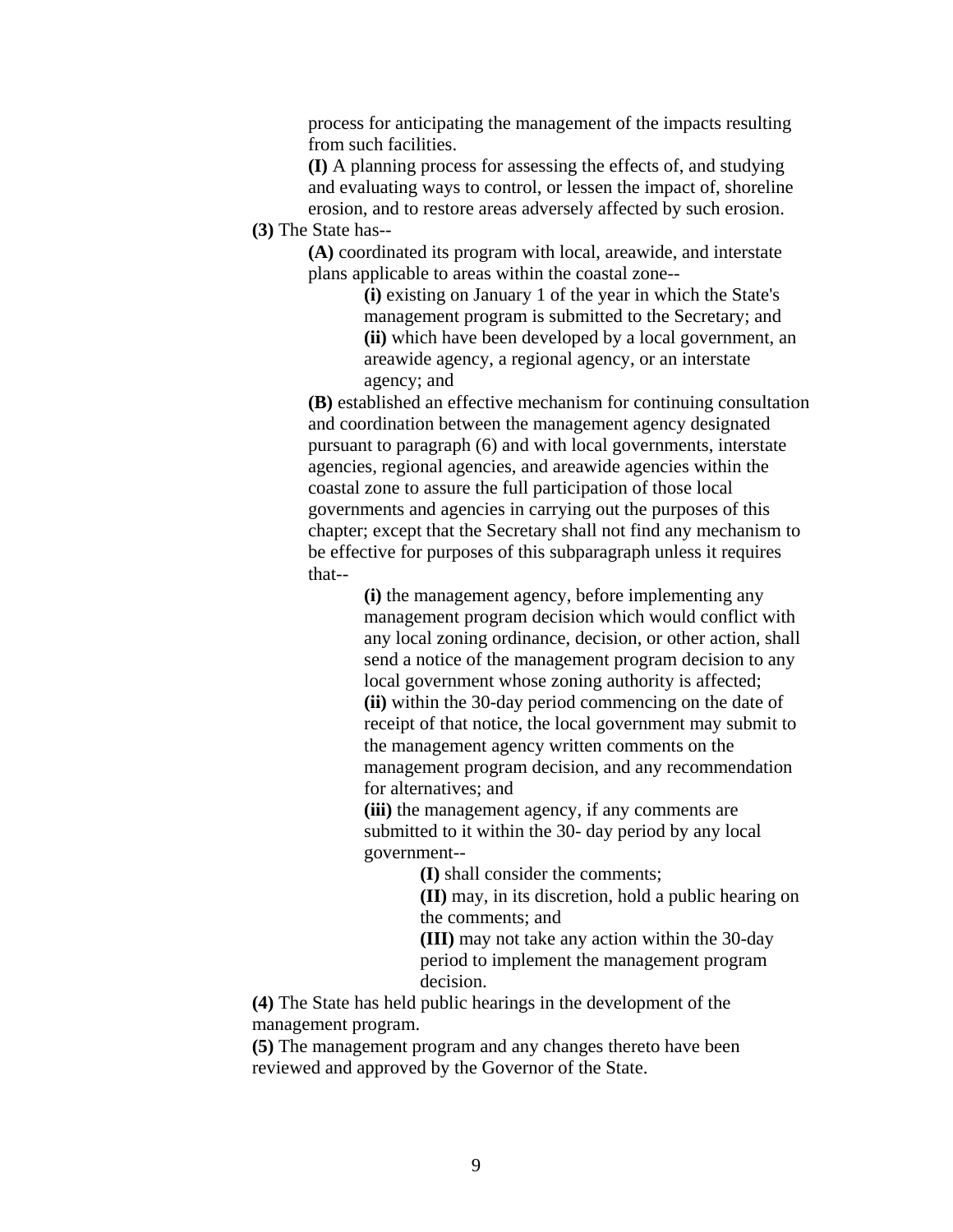**(6)** The Governor of the State has designated a single State agency to receive and administer grants for implementing the management program. **(7)** The State is organized to implement the management program. **(8)** The management program provides for adequate consideration of the national interest involved in planning for, and managing the coastal zone, including the siting of facilities such as energy facilities which are of greater than local significance. In the case of energy facilities, the Secretary shall find that the State has given consideration to any applicable national or interstate energy plan or program.

**(9)** The management program includes procedures whereby specific areas may be designated for the purpose of preserving or restoring them for their conservation, recreational, ecological, historical, or esthetic values. **(10)** The State, acting through its chosen agency or agencies (including local governments, areawide agencies, regional agencies, or interstate agencies) has authority for the management of the coastal zone in accordance with the management program. Such authority shall include power--

**(A)** to administer land use and water use regulations to control development to ensure compliance with the management program, and to resolve conflicts among competing uses; and

**(B)** to acquire fee simple and less than fee simple interests in land, waters, and other property through condemnation or other means when necessary to achieve conformance with the management program.

**(11)** The management program provides for any one or a combination of the following general techniques for control of land uses and water uses within the coastal zone:

> **(A)** State establishment of criteria and standards for local implementation, subject to administrative review and enforcement.

**(B)** Direct State land and water use planning and regulation.

**(C)** State administrative review for consistency with the management program of all development plans, projects, or land and water use regulations, including exceptions and variances thereto, proposed by any State or local authority or private developer, with power to approve or disapprove after public notice and an opportunity for hearings.

**(12)** The management program contains a method of assuring that local land use and water use regulations within the coastal zone do not unreasonably restrict or exclude land uses and water uses of regional benefit.

**(13)** The management program provides for--

**(A)** the inventory and designation of areas that contain one or more coastal resources of national significance; and

**(B)** specific and enforceable standards to protect such resources.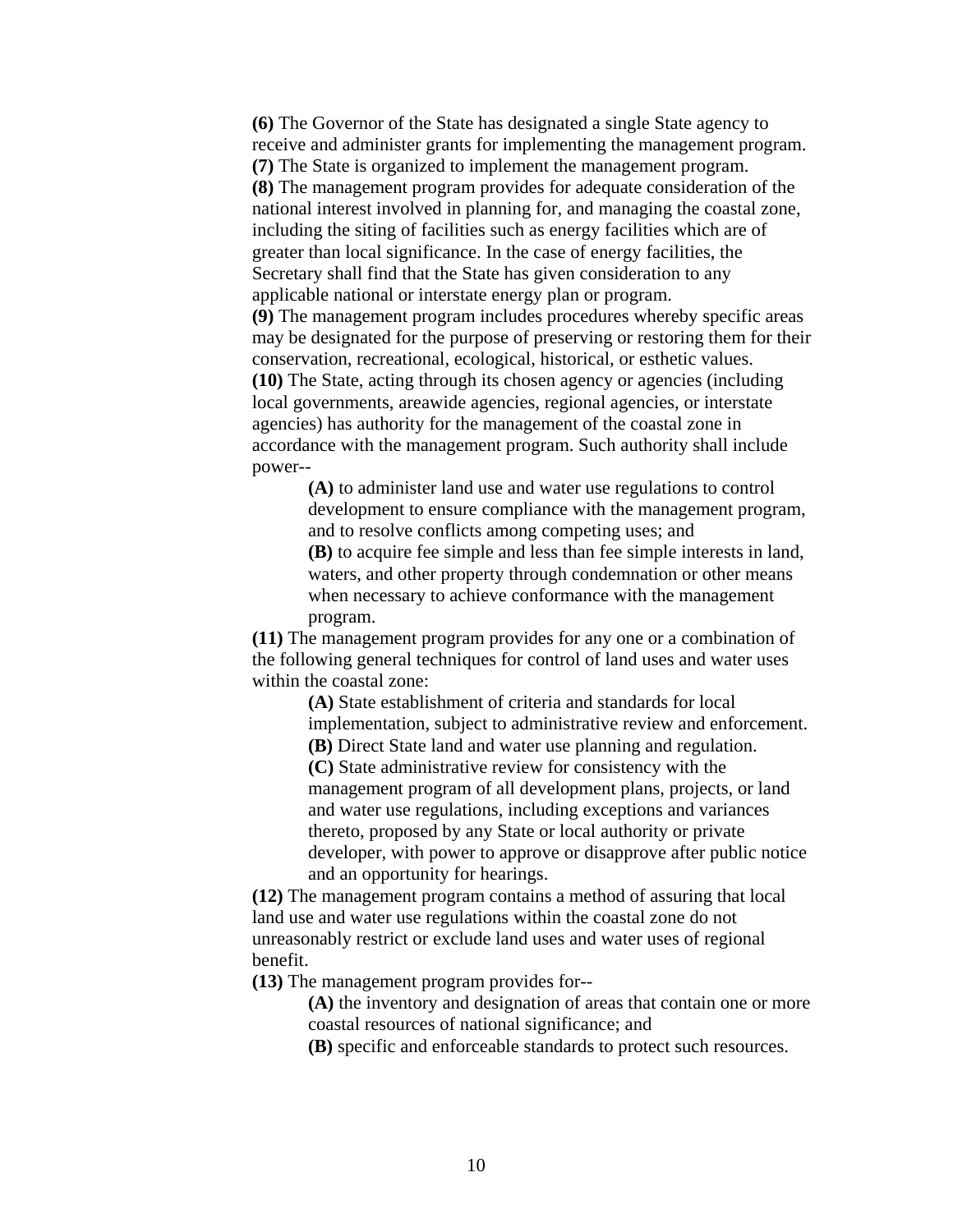**(14)** The management program provides for public participation in permitting processes, consistency determinations, and other similar decisions.

**(15)** The management program provides a mechanism to ensure that all State agencies will adhere to the program.

**(16)** The management program contains enforceable policies and mechanisms to implement the applicable requirements of the Coastal Nonpoint Pollution Control Program of the State required by section 1455b of this title.

(e) Amendment or modification of State management program for coastal zone

A coastal state may amend or modify a management program which it has submitted and which has been approved by the Secretary under this section, subject to the following conditions:

**(1)** The State shall promptly notify the Secretary of any proposed amendment, modification, or other program change and submit it for the Secretary's approval. The Secretary may suspend all or part of any grant made under this section pending State submission of the proposed amendments, modification, or other program change.

**(2)** Within 30 days after the date the Secretary receives any proposed amendment, the Secretary shall notify the State whether the Secretary approves or disapproves the amendment, or whether the Secretary finds it is necessary to extend the review of the proposed amendment for a period not to exceed 120 days after the date the Secretary received the proposed amendment. The Secretary may extend this period only as necessary to meet the requirements of the National Environmental Policy Act of 1969 (42 U.S.C. 4321 et seq.). If the Secretary does not notify the coastal state that the Secretary approves or disapproves the amendment within that period, then the amendment shall be conclusively presumed as approved.

**(3) (A)** Except as provided in subparagraph (B), a coastal state may not implement any amendment, modification, or other change as part of its approved management program unless the amendment, modification, or other change is approved by the Secretary under this subsection.

> **(B)** The Secretary, after determining on a preliminary basis, that an amendment, modification, or other change which has been submitted for approval under this subsection is likely to meet the program approval standards in this section, may permit the State to expend funds awarded under this section to begin implementing the proposed amendment, modification, or change. This preliminary approval shall not extend for more than 6 months and may not be renewed. A proposed amendment, modification, or change which has been given preliminary approval and is not finally approved under this paragraph shall not be considered an enforceable policy for purposes of section 1456 of this title.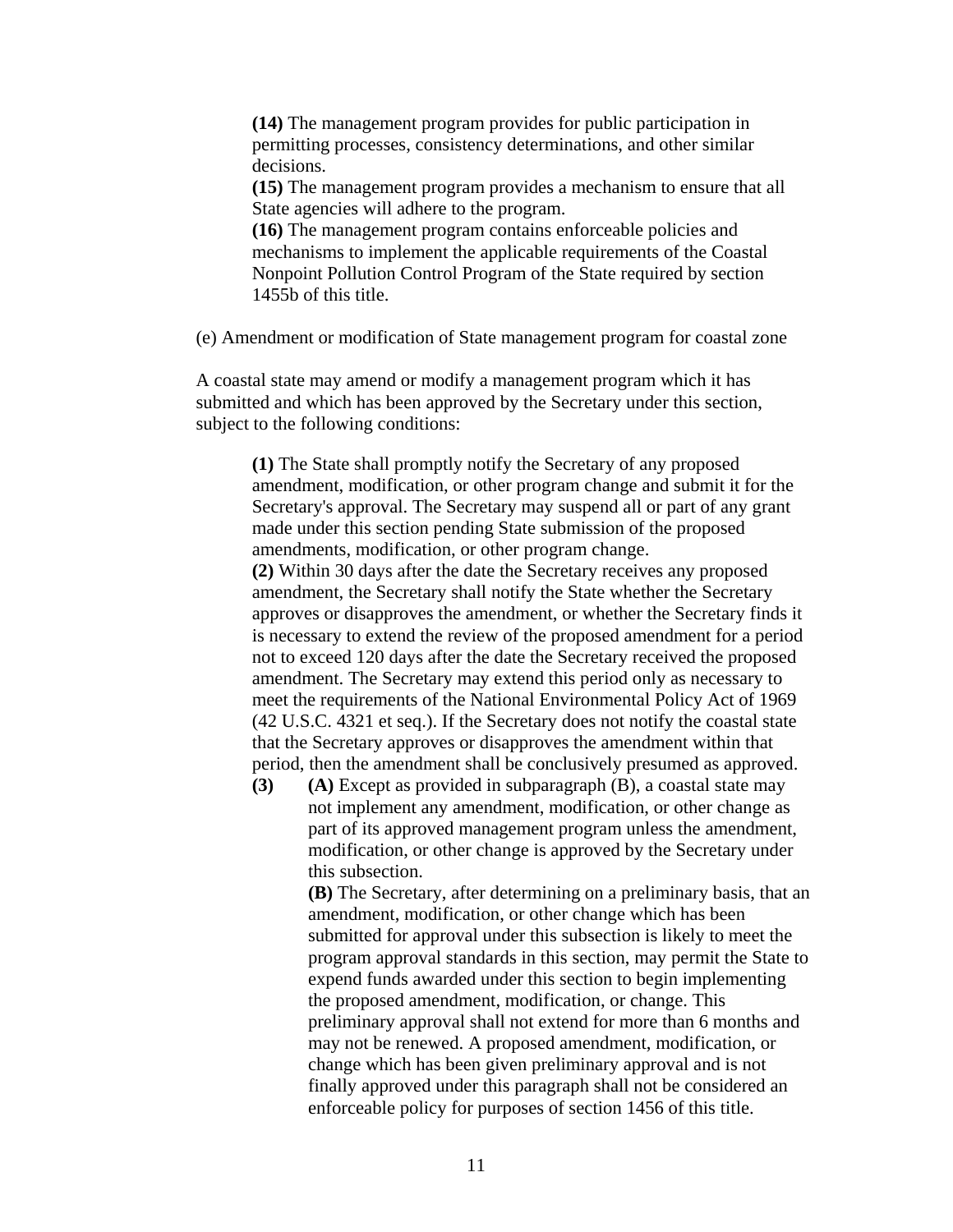# **16 U.S.C. § 1455a. Coastal resource improvement program (Section 306A)**

# (a) Definitions

For purposes of this section--

**(1)** The term "eligible coastal state" means a coastal state that for any fiscal year for which a grant is applied for under this section--

> **(A)** has a management program approved under section 1455 of this title; and

**(B)** in the judgment of the Secretary, is making satisfactory progress in activities designed to result in significant improvement in achieving the coastal management objectives specified in section  $1452(2)(A)$  through  $(K)$  of this title.

**(2)** The term "urban waterfront and port" means any developed area that is densely populated and is being used for, or has been used for, urban residential recreational, commercial, shipping or industrial purposes.

(b) Resource management improvement grants

The Secretary may make grants to any eligible coastal state to assist that state in meeting one or more of the following objectives:

**(1)** The preservation or restoration of specific areas of the state that (A) are designated under the management program procedures required by section 1455(d)(9) of this title because of their conservation recreational, ecological, or esthetic values, or (B) contain one or more coastal resources of national significance, or for the purpose of restoring and enhancing shellfish production by the purchase and distribution of clutch material on publicly owned reef tracts.

**(2)** The redevelopment of deteriorating and underutilized urban waterfronts and ports that are designated in the state's management program pursuant to section  $1455(d)(2)(C)$  of this title as areas of particular concern.

**(3)** The provision of access to public beaches and other public coastal areas and to coastal waters in accordance with the planning process required under section  $1455(d)(2)(G)$  of this title.

**(4)** The development of a coordinated process among State agencies to regulate and issue permits for aquaculture facilities in the coastal zone.

(c) Uses, terms and conditions of grants

**(1)** Each grant made by the Secretary under this section shall be subject to such terms and conditions as may be appropriate to ensure that the grant is used for purposes consistent with this section.

**(2)** Grants made under this section may be used for--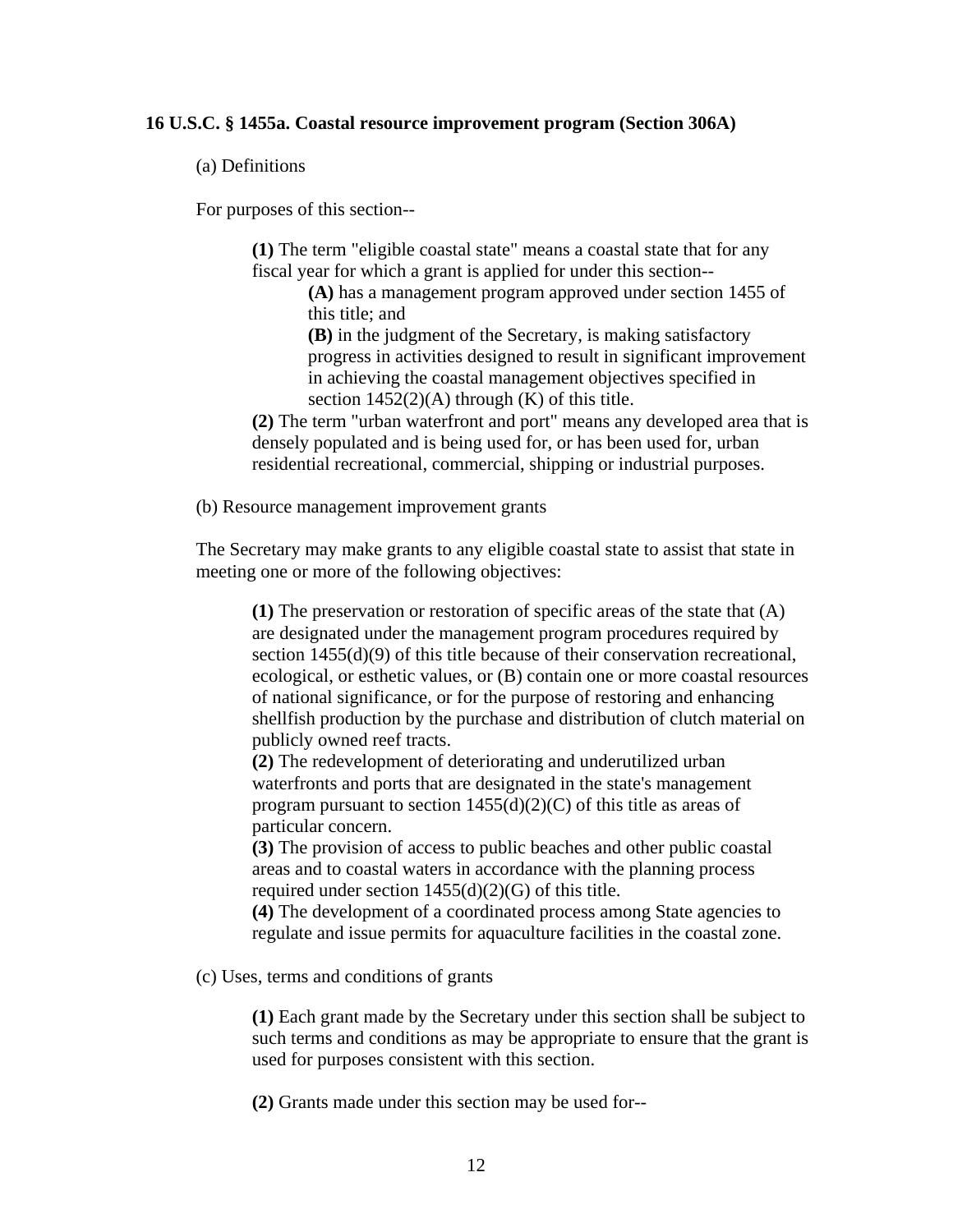**(A)** the acquisition of fee simple and other interests in land; **(B)** low-cost construction projects determined by the Secretary to be consistent with the purposes of this section, including but not limited to, paths, walkways, fences, parks, and the rehabilitation of historic buildings and structures; except that not more than 50 per centum of any grant made under this section may be used for such construction projects;

**(C)** in the case of grants made for objectives described in subsection (b) (2) of this section--

> **(i)** the rehabilitation or acquisition of piers to provide increased public use, including compatible commercial activity,

**(ii)** the establishment of shoreline stabilization measures including the installation or rehabilitation of bulkheads for the purpose of public safety or increasing public access and use, and

**(iii)** the removal or replacement of pilings where such action will provide increased recreational use of urban waterfront areas, but activities provided for under this paragraph shall not be treated as construction projects subject to the limitations in paragraph (B);

**(D)** engineering designs, specifications, and other appropriate reports; and

**(E)** educational, interpretive, and management costs and such other related costs as the Secretary determines to be consistent with the purposes of this section.

(d) State matching contributions; ratio; maximum amount of grants

**(1)** The Secretary may make grants to any coastal state for the purpose of carrying out the project or purpose for which such grants are awarded, if the state matches any such grant according to the following ratios of Federal to state contributions for the applicable fiscal year: 4 to 1 for fiscal year 1986; 2.3 to 1 for fiscal year 1987; 1.5 to 1 for fiscal year 1988; and 1 to 1 for each fiscal year after fiscal year 1988.

**(2)** Grants provided under this section may be used to pay a coastal state's share of costs required under any other Federal program that is consistent with the purposes of this section.

**(3)** The total amount of grants made under this section to any eligible coastal state for any fiscal year may not exceed an amount equal to 10 per centum of the total amount appropriated to carry out this section for such fiscal year.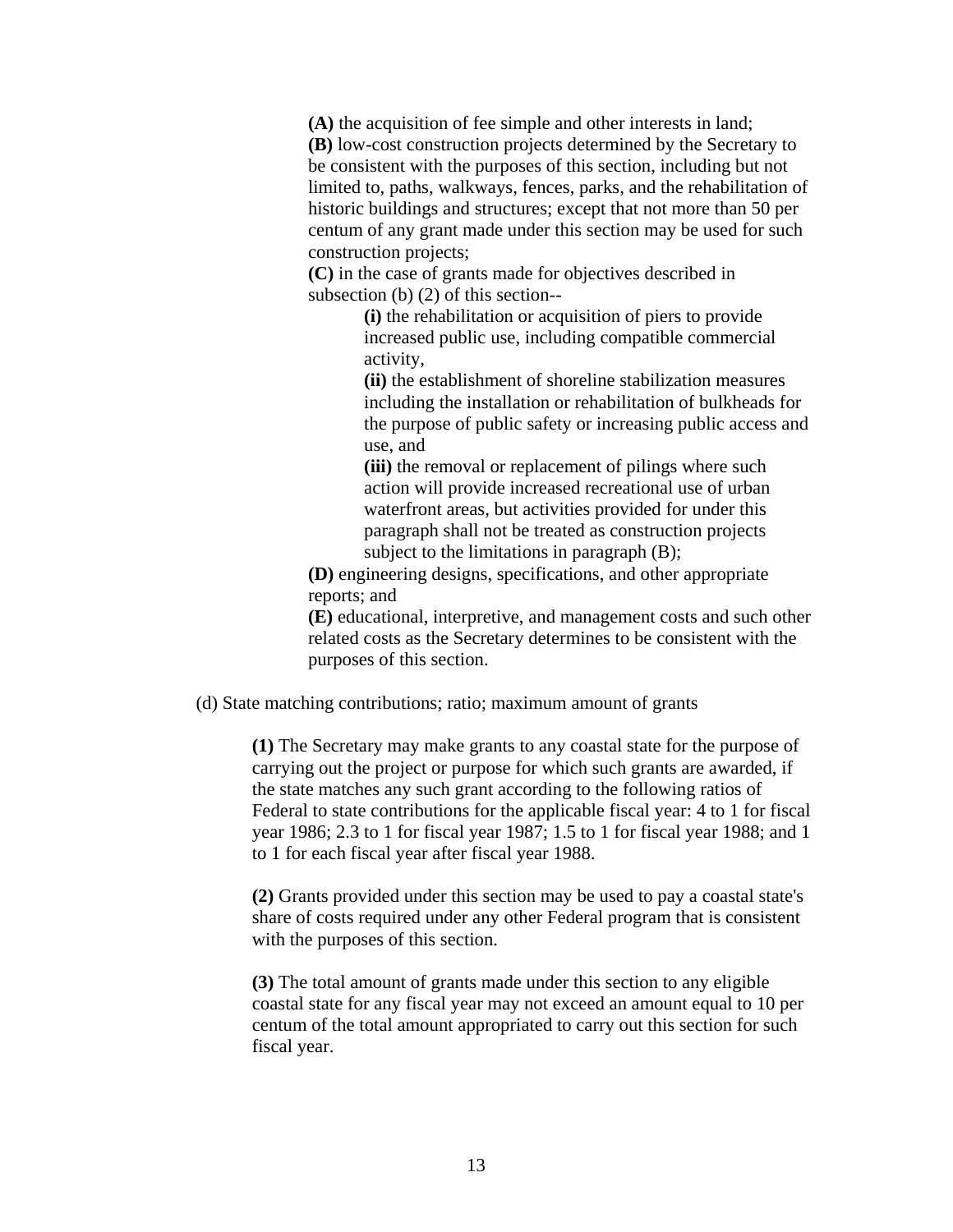(e) Allocation of grants to local governments and other agencies

With the approval of the Secretary, an eligible coastal state may allocate to a local government, an areawide agency designated under section 3334 of Title 42, a regional agency, or an interstate agency, a portion of any grant made under this section for the purpose of carrying out this section; except that such an allocation shall not relieve that state of the responsibility for ensuring that any funds so allocated are applied in furtherance of the state's approved management program.

(f) Other technical and financial assistance

In addition to providing grants under this section, the Secretary shall assist eligible coastal states and their local governments in identifying and obtaining other sources of available Federal technical and financial assistance regarding the objectives of this section.

# **16 U.S.C. § 1455b. Protecting coastal waters**

- (a) In general
	- (1) Program development

Not later than 30 months after the date of the publication of final guidance under subsection (g) of this section, each State for which a management program has been approved pursuant to section 306 of the Coastal Zone Management Act of 1972 shall prepare and submit to the Secretary and the Administrator a Coastal Nonpoint Pollution Control Program for approval pursuant to this section. The purpose of the program shall be to develop and implement management measures for nonpoint source pollution to restore and protect coastal waters, working in close conjunction with other State and local authorities.

(2) Program coordination

A State program under this section shall be coordinated closely with State and local water quality plans and programs developed pursuant to sections 1288, 1313, 1329, and 1330 of Title 33 and with State plans developed pursuant to the Coastal Zone Management Act of 1972 , as amended by this Act. The program shall serve as an update and expansion of the State nonpoint source management program developed under section 1329 of Title 33, as the program under that section relates to land and water uses affecting coastal waters.

# (b) Program contents

Each State program under this section shall provide for the implementation, at a minimum, of management measures in conformity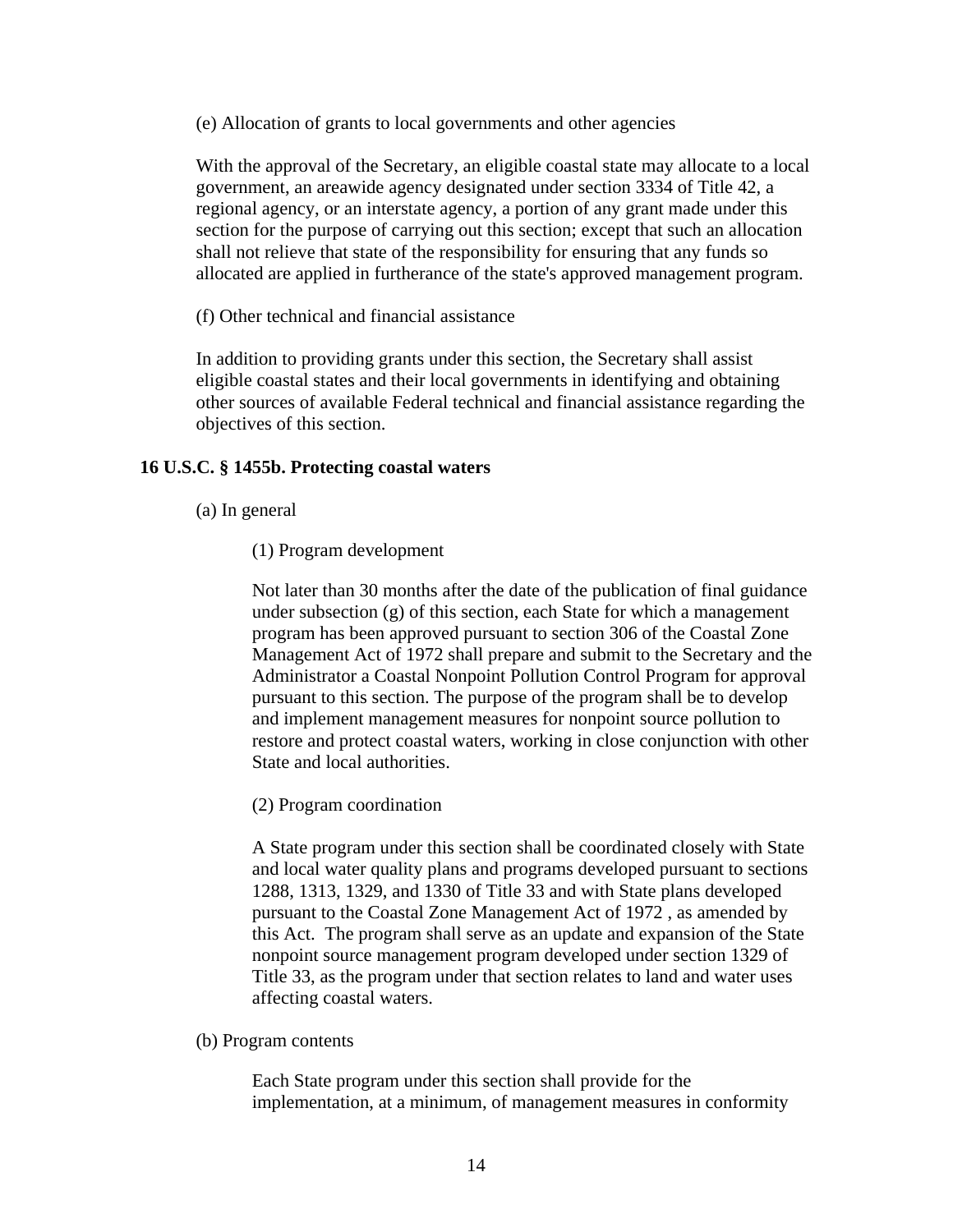with the guidance published under subsection (g) of this section, to protect coastal waters generally, and shall also contain the following:

(1) Identifying land uses

The identification of, and a continuing process for identifying, land uses which, individually or cumulatively, may cause or contribute significantly to a degradation of--

**(A)** those coastal waters where there is a failure to attain or maintain applicable water quality standards or protect designated uses, as determined by the State pursuant to its water quality planning processes; or

**(B)** those coastal waters that are threatened by reasonably foreseeable increases in pollution loadings from new or expanding sources.

(2) Identifying critical coastal areas

The identification of, and a continuing process for identifying, critical coastal areas adjacent to coastal waters referred to in paragraph (1)(A) and (B), within which any new land uses or substantial expansion of existing land uses shall be subject to management measures in addition to those provided for in subsection (g) of this section.

# (3) Management measures

The implementation and continuing revision from time to time of additional management measures applicable to the land uses and areas identified pursuant to paragraphs (1) and (2) that are necessary to achieve and maintain applicable water quality standards under section 1313 of Title 33 and protect designated uses.

#### (4) Technical assistance

The provision of technical and other assistance to local governments and the public for implementing the measures referred to in paragraph (3), which may include assistance in developing ordinances and regulations, technical guidance, and modeling to predict and assess the effectiveness of such measures, training, financial incentives, demonstration projects, and other innovations to protect coastal water quality and designated uses.

#### (5) Public participation

Opportunities for public participation in all aspects of the program, including the use of public notices and opportunities for comment, nomination procedures, public hearings, technical and financial assistance, public education, and other means.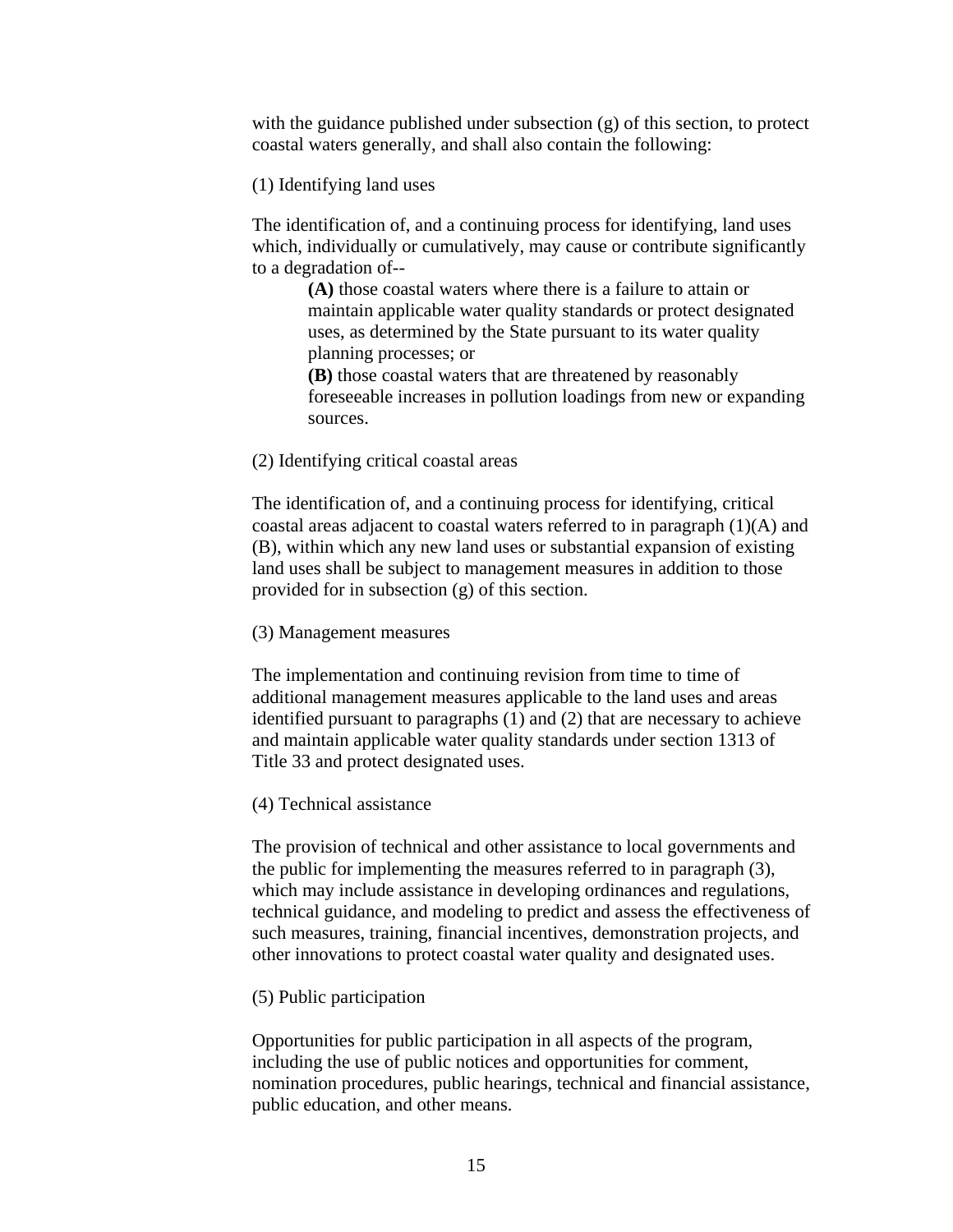(6) Administrative coordination

The establishment of mechanisms to improve coordination among State agencies and between State and local officials responsible for land use programs and permitting, water quality permitting and enforcement, habitat protection, and public health and safety, through the use of joint project review, memoranda of agreement, or other mechanisms.

(7) State coastal zone boundary modification

A proposal to modify the boundaries of the State coastal zone as the coastal management agency of the State determines is necessary to implement the recommendations made pursuant to subsection (e) of this section. If the coastal management agency does not have the authority to modify such boundaries, the program shall include recommendations for such modifications to the appropriate State authority.

- (c) Program submission, approval, and implementation
	- (1) Review and approval

Within 6 months after the date of submission by a State of a program pursuant to this section, the Secretary and the Administrator shall jointly review the program. The program shall be approved if--

> **(A)** the Secretary determines that the portions of the program under the authority of the Secretary meet the requirements of this section and the Administrator concurs with that determination; and **(B)** the Administrator determines that the portions of the program under the authority of the Administrator meet the requirements of this section and the Secretary concurs with that determination.

(2) Implementation of approved program

If the program of a State is approved in accordance with paragraph (1), the State shall implement the program, including the management measures included in the program pursuant to subsection (b) of this section, through-

> **(A)** changes to the State plan for control of nonpoint source pollution approved under section 1329 of Title 33; and **(B)** changes to the State coastal zone management program developed under section 306 of the Coastal Zone Management Act of 1972, as amended by this Act.

(3) Withholding coastal management assistance

If the Secretary finds that a coastal State has failed to submit an approvable program as required by this section, the Secretary shall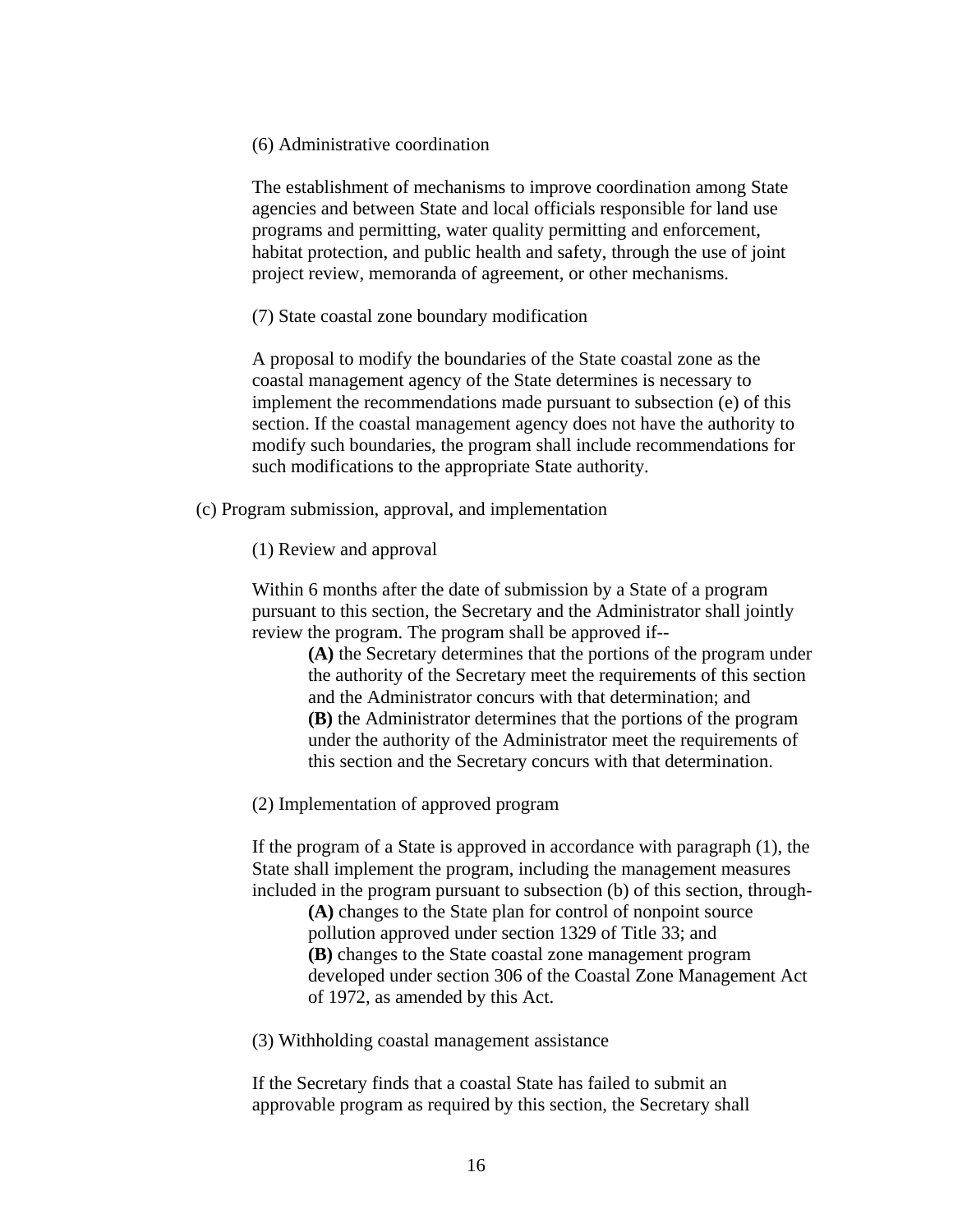withhold for each fiscal year until such a program is submitted a portion of grants otherwise available to the State for the fiscal year under section 306 of the Coastal Zone Management Act of 1972, as follows:

- **(A)** 10 percent for fiscal year 1996.
- **(B)** 15 percent for fiscal year 1997.
- **(C)** 20 percent for fiscal year 1998.
- **(D)** 30 percent for fiscal year 1999 and each fiscal year thereafter.

The Secretary shall make amounts withheld under this paragraph available to coastal States having programs approved under this section.

(4) Withholding water pollution control assistance

If the Administrator finds that a coastal State has failed to submit an approvable program as required by this section, the Administrator shall withhold from grants available to the State under section 1329 of Title 33, for each fiscal year until such a program is submitted, an amount equal to a percentage of the grants awarded to the State for the preceding fiscal year under that section, as follows:

> **(A)** For fiscal year 1996, 10 percent of the amount awarded for fiscal year 1995.

> **(B)** For fiscal year 1997, 15 percent of the amount awarded for fiscal year 1996.

> **(C)** For fiscal year 1998, 20 percent of the amount awarded for fiscal year 1997.

**(D)** For fiscal year 1999 and each fiscal year thereafter, 30 percent of the amount awarded for fiscal year 1998 or other preceding fiscal year.

The Administrator shall make amounts withheld under this paragraph available to States having programs approved pursuant to this subsection.

(d) Technical assistance

The Secretary and the Administrator shall provide technical assistance to coastal States and local governments in developing and implementing programs under this section. Such assistance shall include--

**(1)** methods for assessing water quality impacts associated with coastal land uses;

**(2)** methods for assessing the cumulative water quality effects of coastal development;

**(3)** maintaining and from time to time revising an inventory of model ordinances, and providing other assistance to coastal States and local governments in identifying, developing, and implementing pollution control measures; and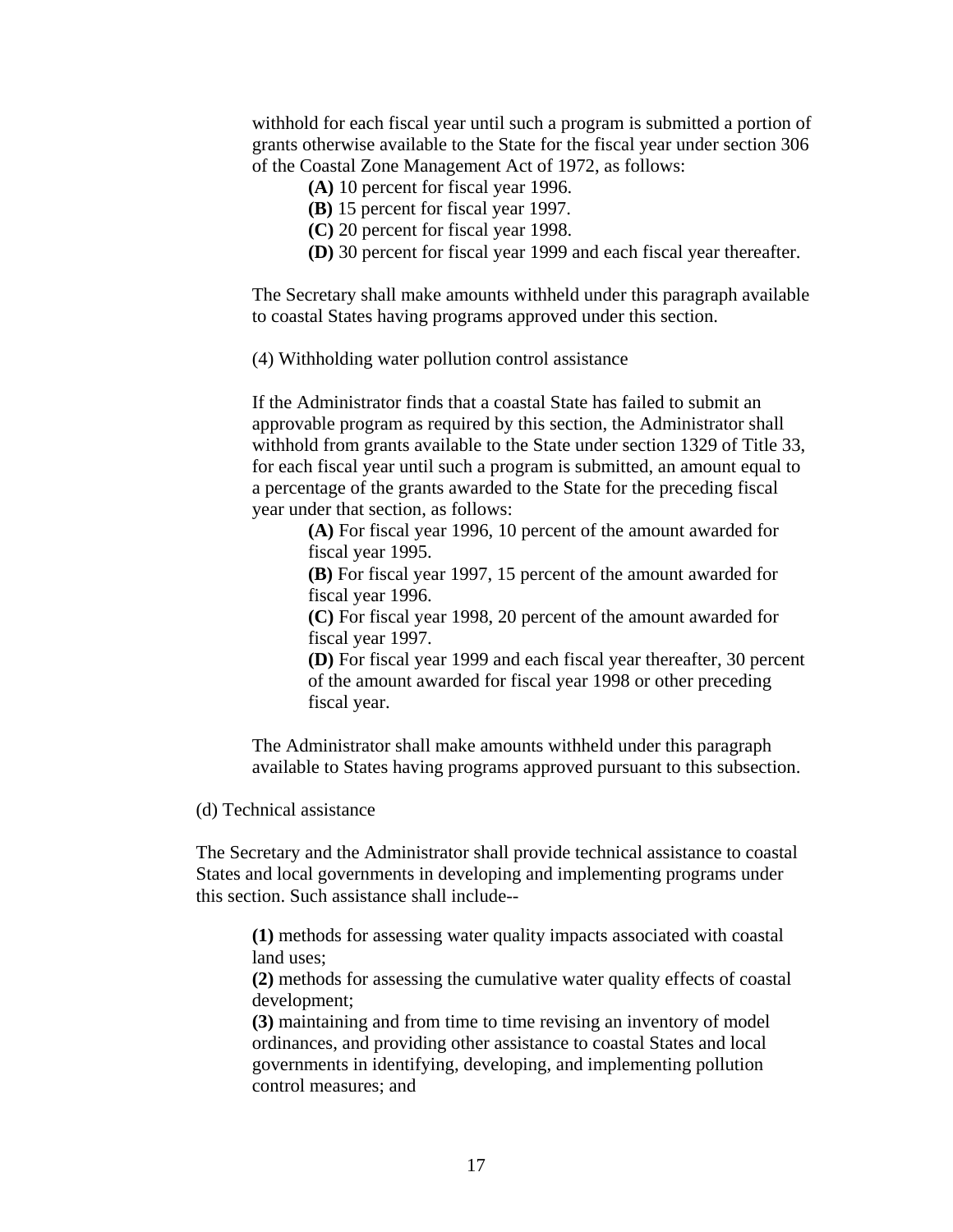**(4)** methods to predict and assess the effects of coastal land use management measures on coastal water quality and designated uses.

- (e) Inland coastal zone boundaries
	- (1) Review

The Secretary, in consultation with the Administrator of the Environmental Protection Agency, shall, within 18 months after November 5, 1990, review the inland coastal zone boundary of each coastal State program which has been approved or is proposed for approval under section 306 of the Coastal Zone Management Act of 1972, and evaluate whether the State's coastal zone boundary extends inland to the extent necessary to control the land and water uses that have a significant impact on coastal waters of the State.

(2) Recommendation

If the Secretary, in consultation with the Administrator, finds that modifications to the inland boundaries of a State's coastal zone are necessary for that State to more effectively manage land and water uses to protect coastal waters, the Secretary, in consultation with the Administrator, shall recommend appropriate modifications in writing to the affected State.

- (f) Financial assistance
	- (1) In general

Upon request of a State having a program approved under section 306 of the Coastal Zone Management Act of 1972, the Secretary, in consultation with the Administrator, may provide grants to the State for use for developing a State program under this section.

(2) Amount

The total amount of grants to a State under this subsection shall not exceed 50 percent of the total cost to the State of developing a program under this section.

### (3) State share

The State share of the cost of an activity carried out with a grant under this subsection shall be paid from amounts from non-Federal sources.

(4) Allocation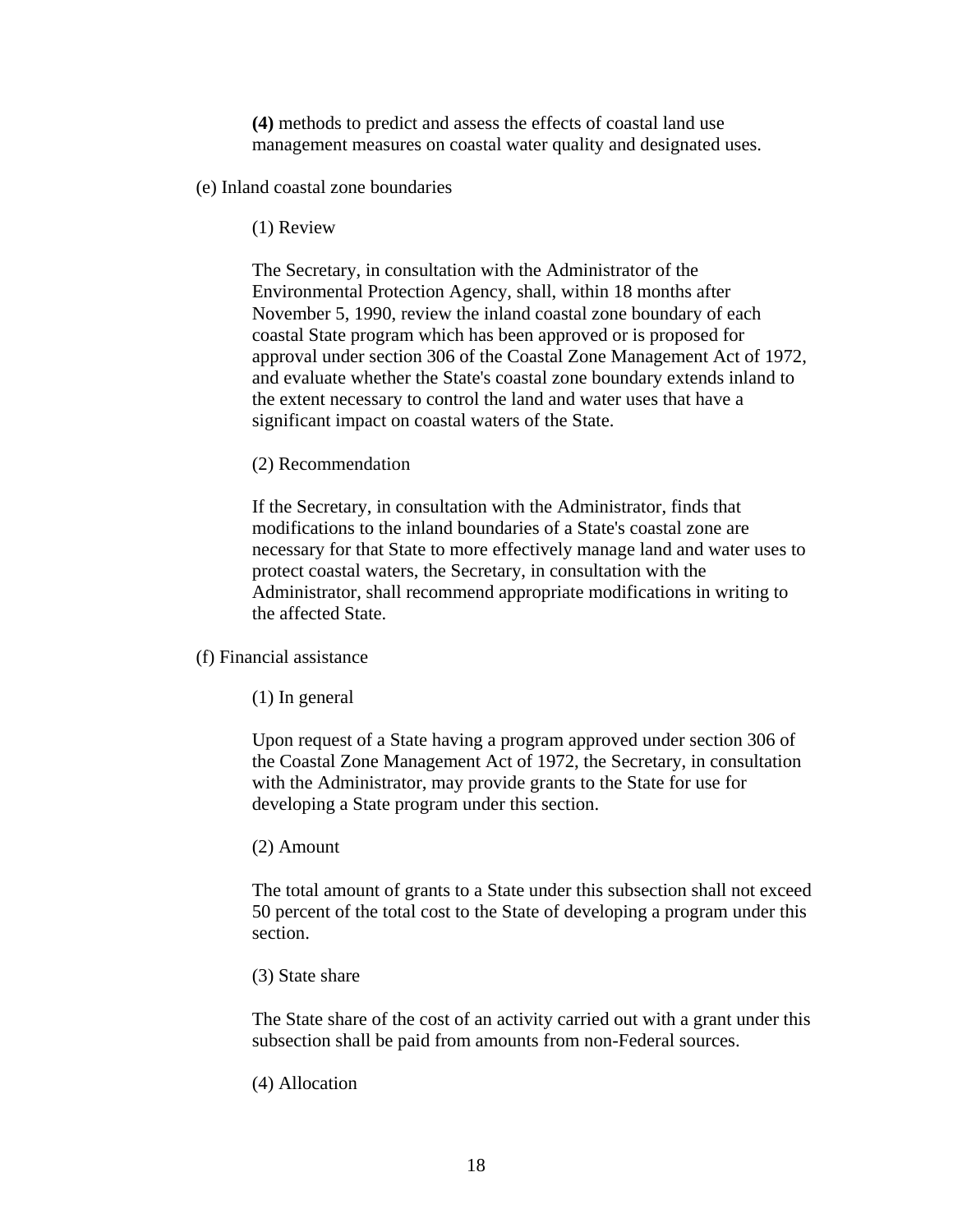Amounts available for grants under this subsection shall be allocated among States in accordance with regulations issued pursuant to section 306(c) of the Coastal Zone Management Act of 1972, except that the Secretary may use not more than 25 percent of amounts available for such grants to assist States which the Secretary, in consultation with the Administrator, determines are making exemplary progress in preparing a State program under this section or have extreme needs with respect to coastal water quality.

(g) Guidance for coastal nonpoint source pollution control

(1) In general

The Administrator, in consultation with the Secretary and the Director of the United States Fish and Wildlife Service and other Federal agencies, shall publish (and periodically revise thereafter) guidance for specifying management measures for sources of nonpoint pollution in coastal waters.

(2) Content

Guidance under this subsection shall include, at a minimum--

**(A)** a description of a range of methods, measures, or practices, including structural and nonstructural controls and operation and maintenance procedures, that constitute each measure;

**(B)** a description of the categories and subcategories of activities and locations for which each measure may be suitable;

**(C)** an identification of the individual pollutants or categories or classes of pollutants that may be controlled by the measures and the water quality effects of the measures;

**(D)** quantitative estimates of the pollution reduction effects and costs of the measures;

**(E)** a description of the factors which should be taken into account in adapting the measures to specific sites or locations; and **(F)** any necessary monitoring techniques to accompany the measures to assess over time the success of the measures in reducing pollution loads and improving water quality.

# (3) Publication

The Administrator, in consultation with the Secretary, shall publish-- **(A)** proposed guidance pursuant to this subsection not later than 6 months after November 5, 1990; and **(B)** final guidance pursuant to this subsection not later than 18 months after November 5, 1990.

(4) Notice and comment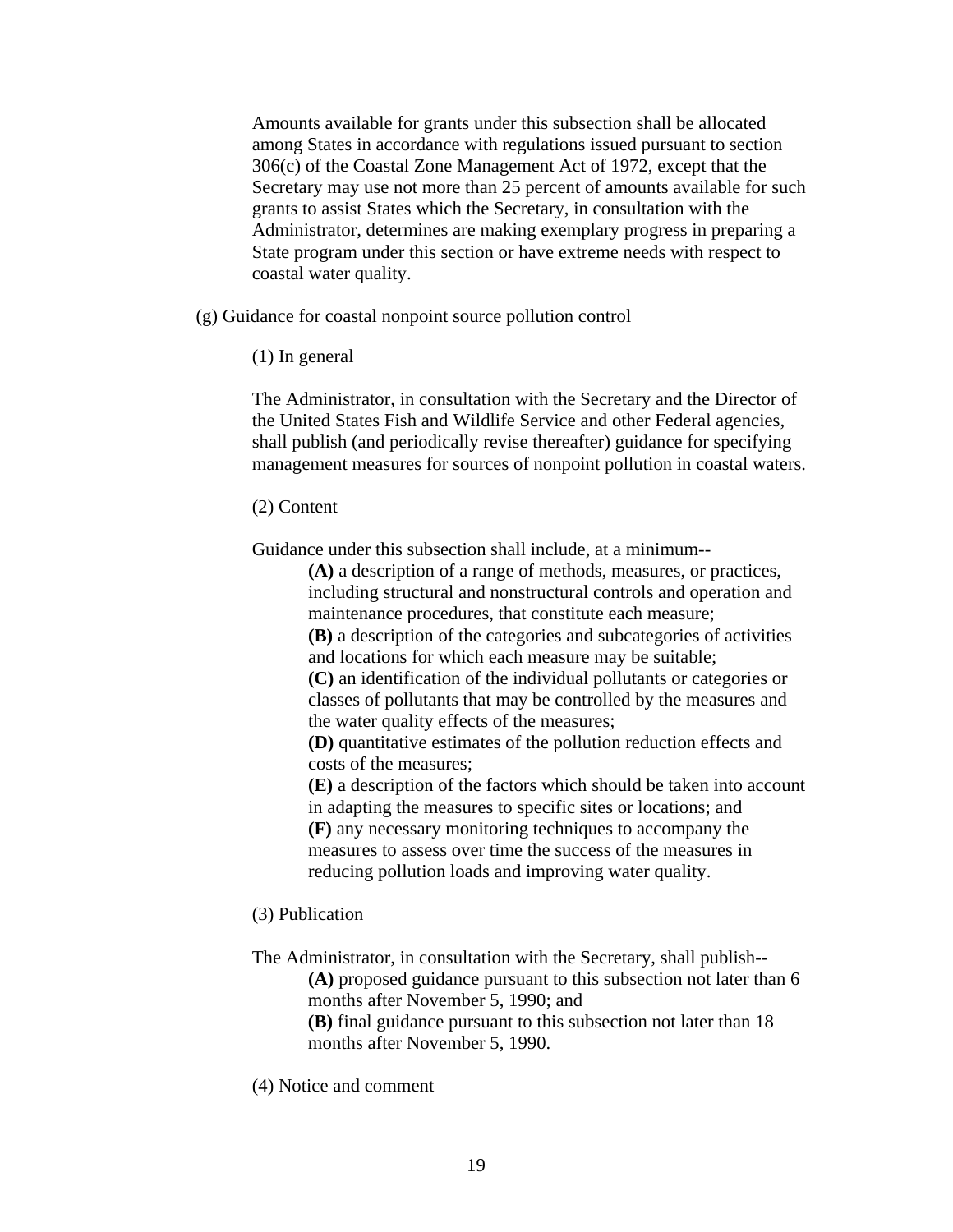The Administrator shall provide to coastal States and other interested persons an opportunity to provide written comments on proposed guidance under this subsection.

(5) Management measures

For purposes of this subsection, the term "management measures" means economically achievable measures for the control of the addition of pollutants from existing and new categories and classes of nonpoint sources of pollution, which reflect the greatest degree of pollutant reduction achievable through the application of the best available nonpoint pollution control practices, technologies, processes, siting criteria, operating methods, or other alternatives.

(h) Authorization of appropriations

(1) Administrator

There is authorized to be appropriated to the Administrator for use for carrying out this section not more than \$1,000,000 for each of fiscal years 1992, 1993, and 1994.

(2) Secretary

**(A)** Of amounts appropriated to the Secretary for a fiscal year under section 318(a)(4) of the Coastal Zone Management Act of 1972, as amended by this Act, not more than \$1,000,000 shall be available for use by the Secretary for carrying out this section for that fiscal year, other than for providing in the form of grants under subsection (f) of this section.

**(B)** There is authorized to be appropriated to the Secretary for use for providing in the form of grants under subsection (f) of this section not more than--

> **(i)** \$6,000,000 for fiscal year 1992; **(ii)** \$12,000,000 for fiscal year 1993; **(iii)** \$12,000,000 for fiscal year 1994; and **(iv)** \$12,000,000 for fiscal year 1995.

(i) Definitions

In this section--

**(1)** the term "Administrator" means the Administrator of the Environmental Protection Agency;

**(2)** the term "coastal state" has the meaning given the term "coastal State" under section 304 of the Coastal Zone Management Act of 1972 (16 U.S.C. 1453);

**(3)** each of the terms "coastal waters" and "coastal zone" has the meaning that term has in the Coastal Zone Management Act of 1972;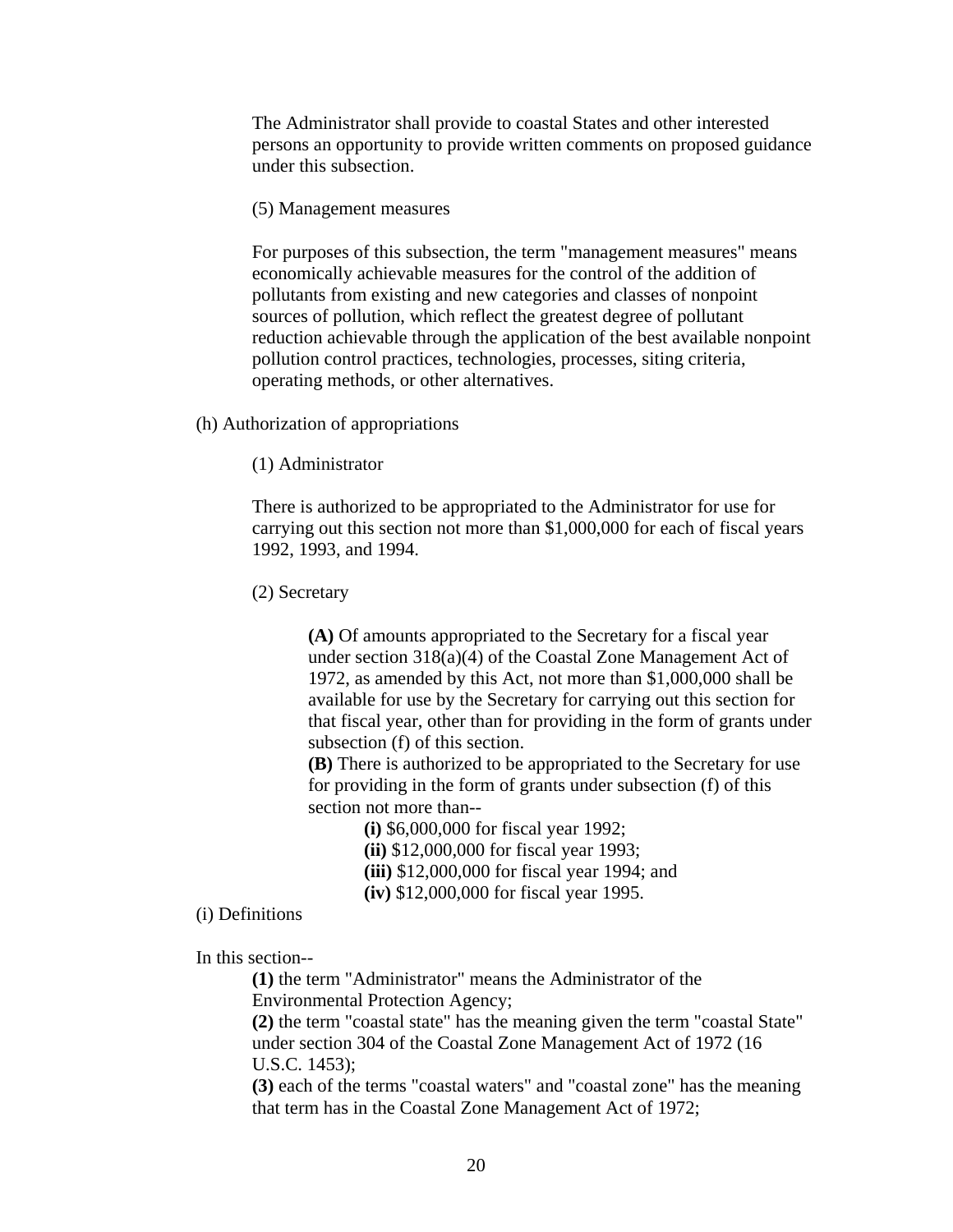**(4)** the term "coastal management agency" means a State agency designated pursuant to section 306(d)(6) of the Coastal Zone Management Act of 1972; **(5)** the term "land use" includes a use of waters adjacent to coastal waters; and

**(6)** the term "Secretary" means the Secretary of Commerce.

# **16 U.S.C. § 1456. Coordination and cooperation (Section 307)**

(a) Federal agencies

In carrying out his functions and responsibilities under this chapter, the Secretary shall consult with, cooperate with, and, to the maximum extent practicable, coordinate his activities with other interested Federal agencies.

(b) Adequate consideration of views of Federal agencies

The Secretary shall not approve the management program submitted by a state pursuant to section 1455 of this title unless the views of Federal agencies principally affected by such program have been adequately considered.

(c) Consistency of Federal activities with State management programs; Presidential exemption; certification

> **(1) (A)** Each Federal agency activity within or outside the coastal zone that affects any land or water use or natural resource of the coastal zone shall be carried out in a manner which is consistent to the maximum extent practicable with the enforceable policies of approved State management programs. A Federal agency activity shall be subject to this paragraph unless it is subject to paragraph (2) or (3).

> > **(B)** After any final judgment, decree, or order of any Federal court that is appealable under section 1291 or 1292 of Title 28, or under any other applicable provision of Federal law, that a specific Federal agency activity is not in compliance with subparagraph (A), and certification by the Secretary that mediation under subsection (h) of this section is not likely to result in such compliance, the President may, upon written request from the Secretary, exempt from compliance those elements of the Federal agency activity that are found by the Federal court to be inconsistent with an approved State program, if the President determines that the activity is in the paramount interest of the United States. No such exemption shall be granted on the basis of a lack of appropriations unless the President has specifically requested such appropriations as part of the budgetary process, and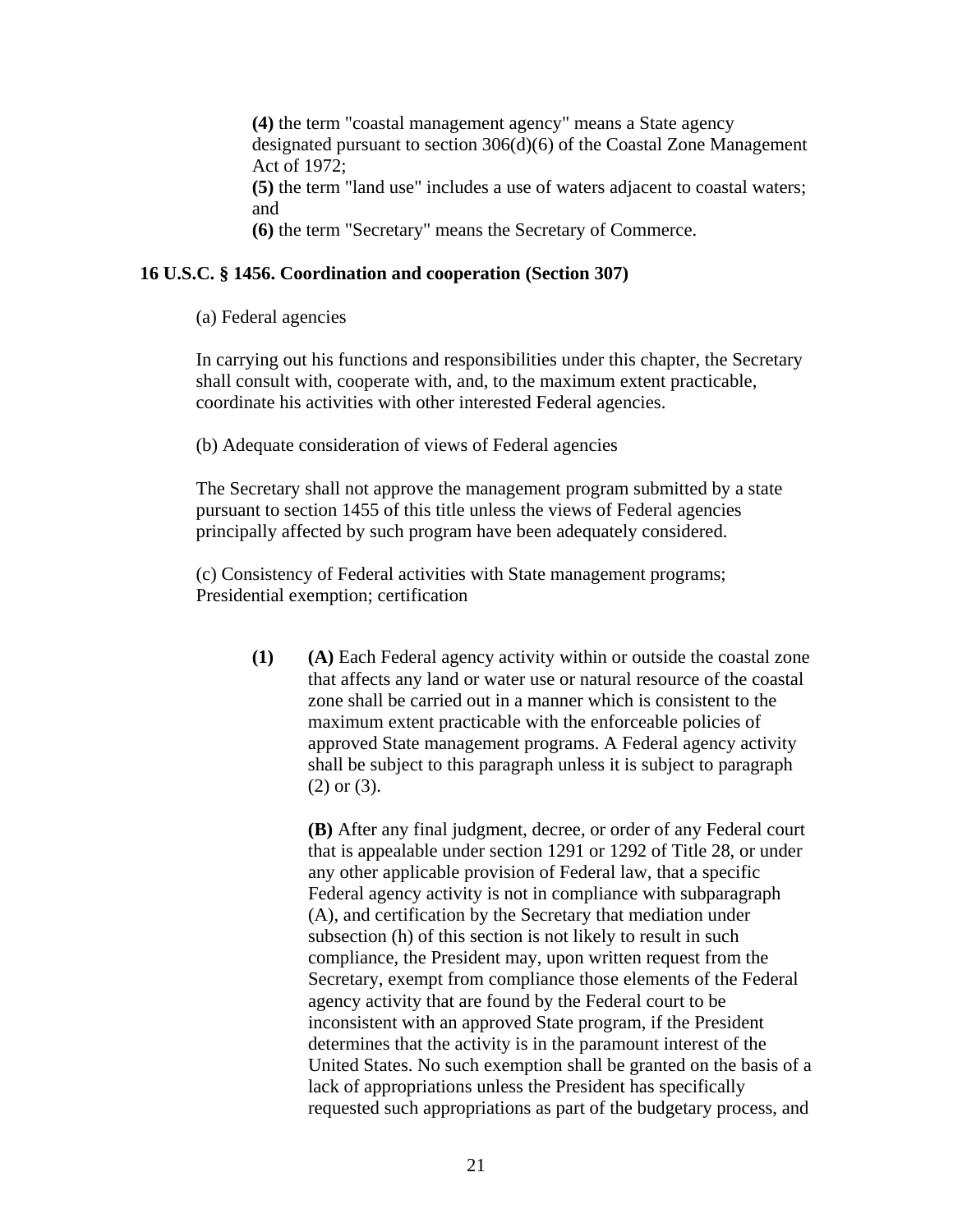the Congress has failed to make available the requested appropriations.

**(C)** Each Federal agency carrying out an activity subject to paragraph (1) shall provide a consistency determination to the relevant State agency designated under section 1455(d)(6) of this title at the earliest practicable time, but in no case later than 90 days before final approval of the Federal activity unless both the Federal agency and the State agency agree to a different schedule.

**(2)** Any Federal agency which shall undertake any development project in the coastal zone of a state shall insure that the project is, to the maximum extent practicable, consistent with the enforceable policies of approved State management programs.

**(3) (A)** After final approval by the Secretary of a state's management program, any applicant for a required Federal license or permit to conduct an activity, in or outside of the coastal zone, affecting any land or water use or natural resource of the coastal zone of that state shall provide in the application to the licensing or permitting agency a certification that the proposed activity complies with the enforceable policies of the state's approved program and that such activity will be conducted in a manner consistent with the program. At the same time, the applicant shall furnish to the state or its designated agency a copy of the certification, with all necessary information and data. Each coastal state shall establish procedures for public notice in the case of all such certifications and, to the extent it deems appropriate, procedures for public hearings in connection therewith. At the earliest practicable time, the state or its designated agency shall notify the Federal agency concerned that the state concurs with or objects to the applicant's certification. If the state or its designated agency fails to furnish the required notification within six months after receipt of its copy of the applicant's certification, the state's concurrence with the certification shall be conclusively presumed. No license or permit shall be granted by the Federal agency until the state or its designated agency has concurred with the applicant's certification or until, by the state's failure to act, the concurrence is conclusively presumed, unless the Secretary, on his own initiative or upon appeal by the applicant, finds, after providing a reasonable opportunity for detailed comments from the Federal agency involved and from the state, that the activity is consistent with the objectives of this chapter or is otherwise necessary in the interest of national security.

**(B)** After the management program of any coastal state has been approved by the Secretary under section 1455 of this title, any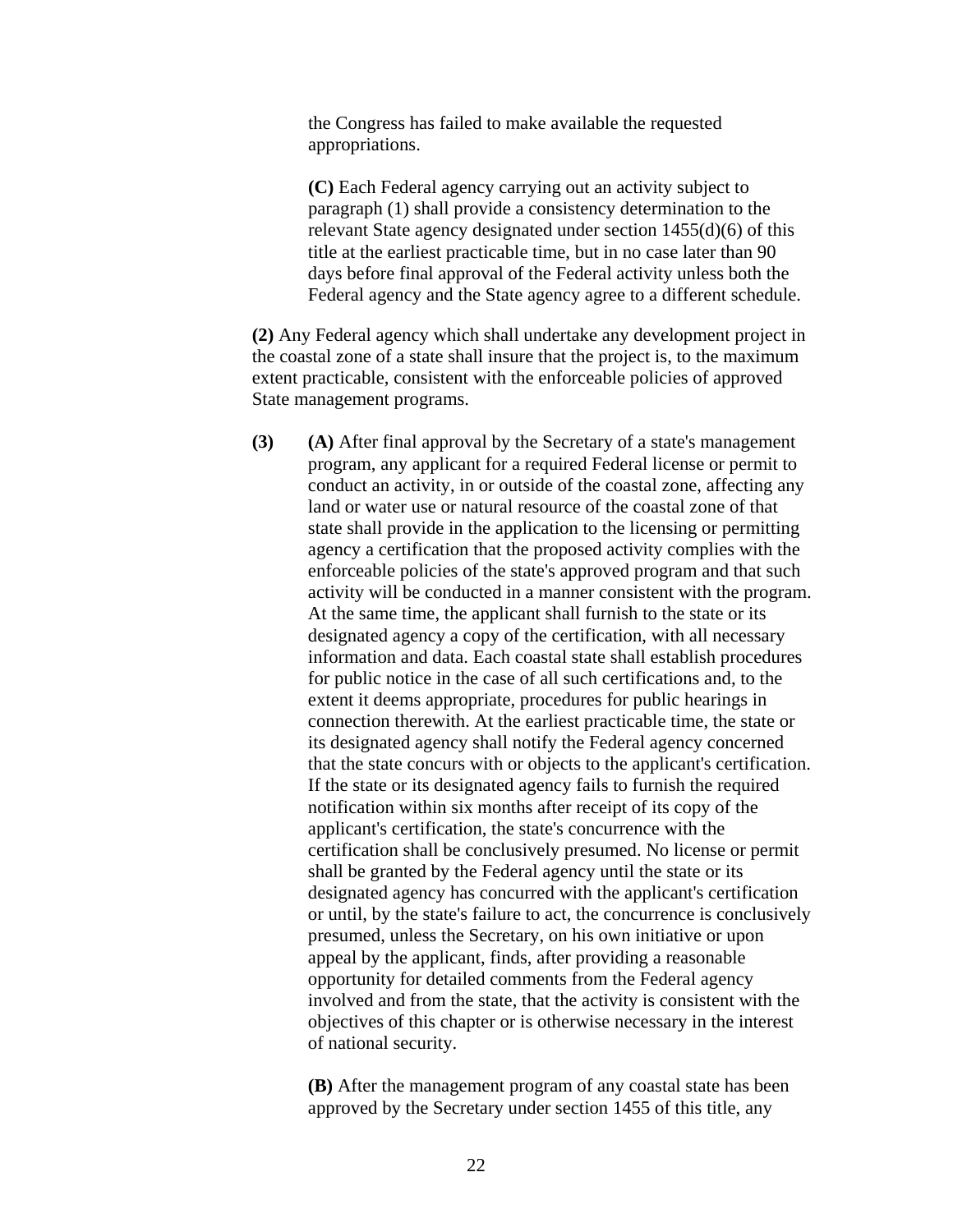person who submits to the Secretary of the Interior any plan for the exploration or development of, or production from, any area which has been leased under the Outer Continental Shelf Lands Act (43 U.S.C. 1331 et seq.) and regulations under such Act shall, with respect to any exploration, development, or production described in such plan and affecting any land or water use or natural resource of the coastal zone of such state, attach to such plan a certification that each activity which is described in detail in such plan complies with the enforceable policies of such state's approved management program and will be carried out in a manner consistent with such program. No Federal official or agency shall grant such person any license or permit for any activity described in detail in such plan until such state or its designated agency receives a copy of such certification and plan, together with any other necessary data and information, and until--

> **(i)** such state or its designated agency, in accordance with the procedures required to be established by such state pursuant to subparagraph (A), concurs with such person's certification and notifies the Secretary and the Secretary of the Interior of such concurrence;

**(ii)** concurrence by such state with such certification is conclusively presumed as provided for in subparagraph (A), except if such state fails to concur with or object to such certification within three months after receipt of its copy of such certification and supporting information, such state shall provide the Secretary, the appropriate federal agency, and such person with a written statement describing the status of review and the basis for further delay in issuing a final decision, and if such statement is not so provided, concurrence by such state with such certification shall be conclusively presumed; or **(iii)** the Secretary finds, pursuant to subparagraph (A), that each activity which is described in detail in such plan is consistent with the objectives of this chapter or is otherwise necessary in the interest of national security.

If a state concurs or is conclusively presumed to concur, or if the Secretary makes such a finding, the provisions of subparagraph (A) are not applicable with respect to such person, such state, and any Federal license or permit which is required to conduct any activity affecting land uses or water uses in the coastal zone of such state which is described in detail in the plan to which such concurrence or finding applies. If such state objects to such certification and if the Secretary fails to make a finding under clause (iii) with respect to such certification, or if such person fails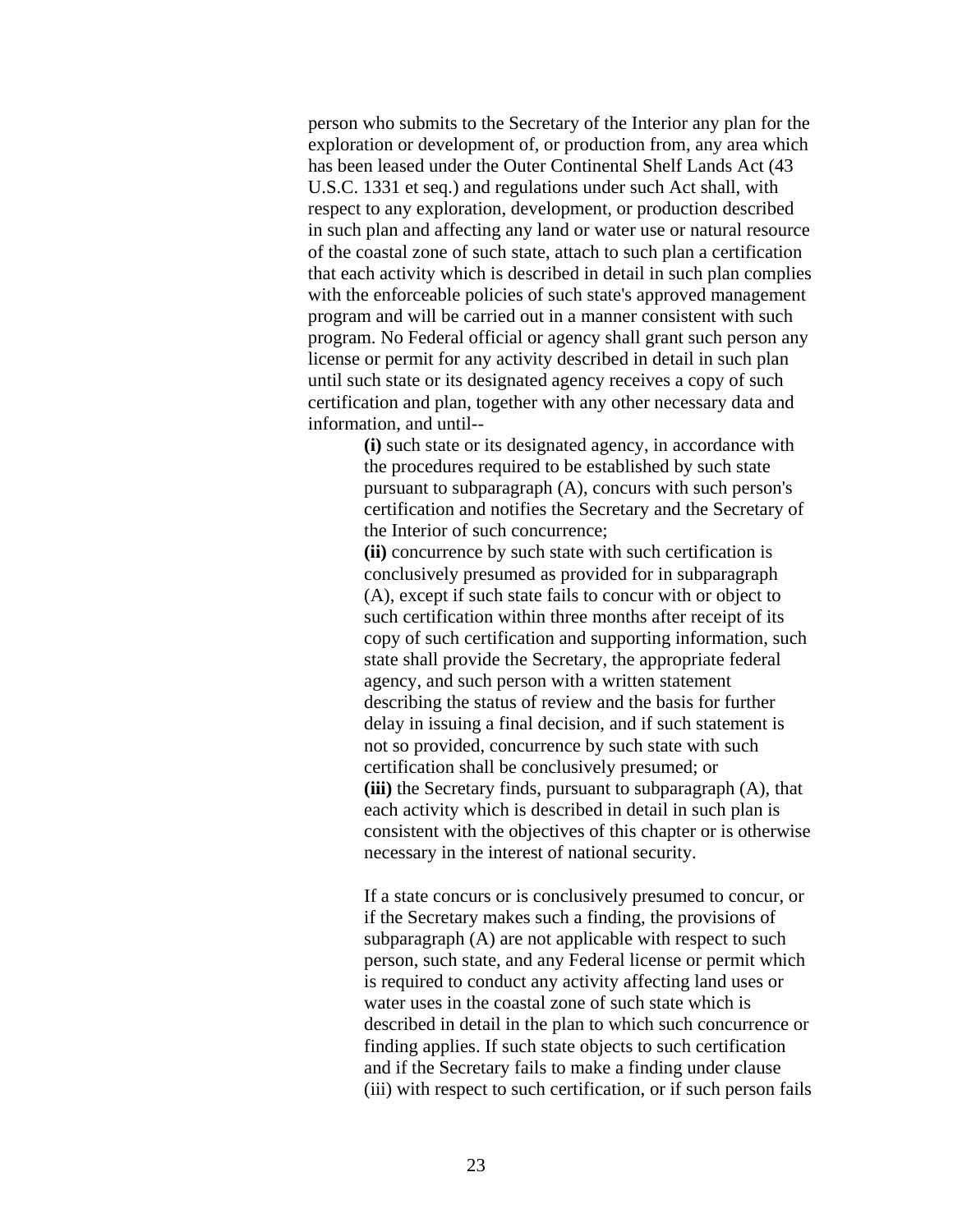substantially to comply with such plan as submitted, such person shall submit an amendment to such plan, or a new plan, to the Secretary of the Interior. With respect to any amendment or new plan submitted to the Secretary of the Interior pursuant to the preceding sentence, the applicable time period for purposes of concurrence by conclusive presumption under subparagraph (A) is 3 months.

(d) Application of local governments for Federal assistance; relationship of activities with approved management programs

State and local governments submitting applications for Federal assistance under other Federal programs, in or outside of the coastal zone, affecting any land or water use of natural resource of the coastal zone shall indicate the views of the appropriate state or local agency as to the relationship of such activities to the approved management program for the coastal zone. Such applications shall be submitted and coordinated in accordance with the provisions of section 6506 of Title 31. Federal agencies shall not approve proposed projects that are inconsistent with the enforceable policies of a coastal state's management program, except upon a finding by the Secretary that such project is consistent with the purposes of this chapter or necessary in the interest of national security.

(e) Construction with other laws

Nothing in this chapter shall be construed--

**(1)** to diminish either Federal or state jurisdiction, responsibility, or rights in the field of planning, development, or control of water resources, submerged lands, or navigable waters; nor to displace, supersede, limit, or modify any interstate compact or the jurisdiction or responsibility of any legally established joint or common agency of two or more states or of two or more states and the Federal Government; nor to limit the authority of Congress to authorize and fund projects; **(2)** as superseding, modifying, or repealing existing laws applicable to the various Federal agencies; nor to affect the jurisdiction, powers, or prerogatives of the International Joint Commission, United States and Canada, the Permanent Engineering Board, and the United States operating entity or entities established pursuant to the Columbia River Basin Treaty, signed at Washington, January 17, 1961, or the International Boundary and Water Commission, United States and Mexico.

(f) Construction with existing requirements of water and air pollution programs

Notwithstanding any other provision of this chapter, nothing in this chapter shall in any way affect any requirement (1) established by the Federal Water Pollution Control Act, as amended, or the Clean Air Act, as amended, or (2) established by the Federal Government or by any state or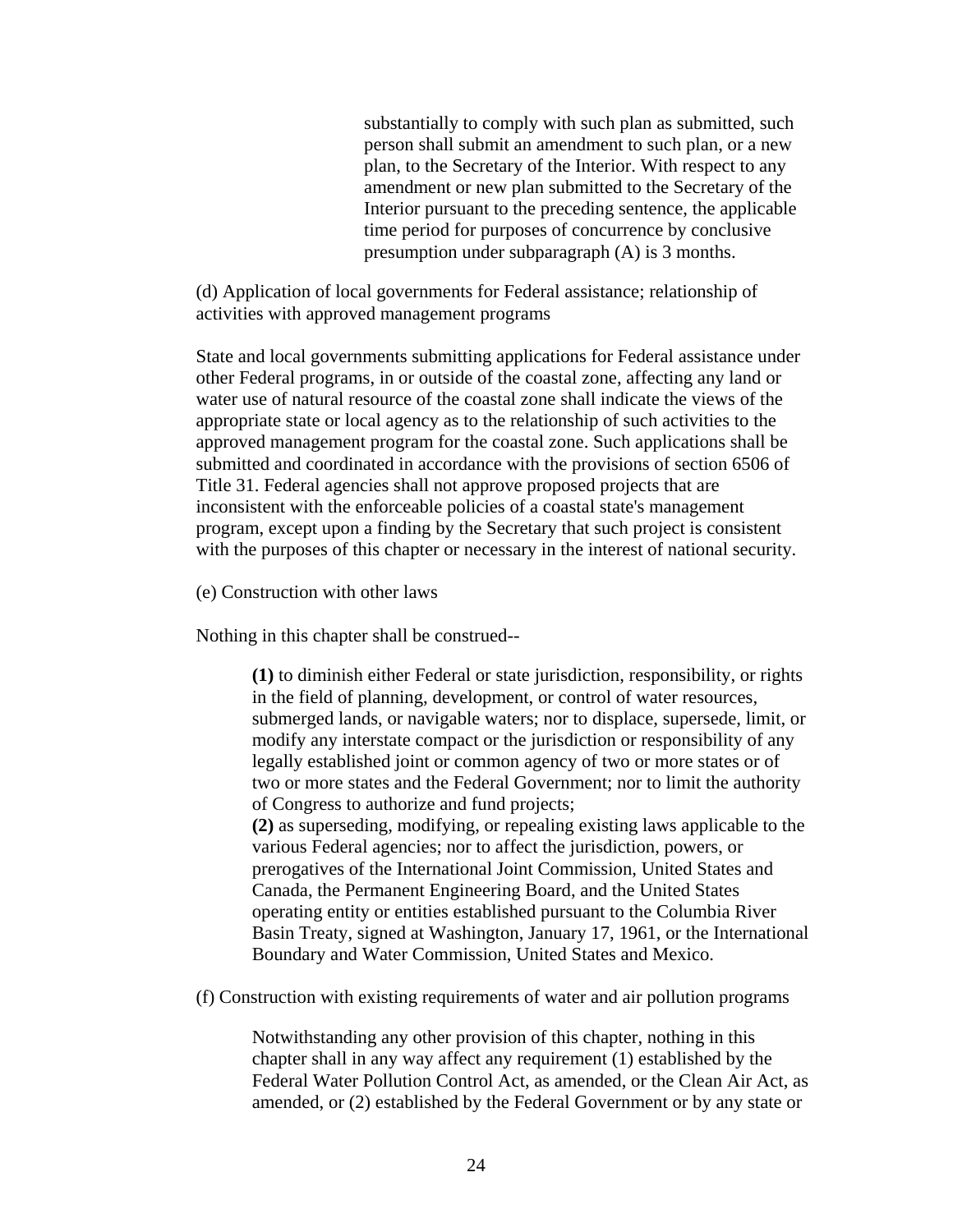local government pursuant to such Acts. Such requirements shall be incorporated in any program developed pursuant to this chapter and shall be the water pollution control and air pollution control requirements applicable to such program.

(g) Concurrence with programs which affect inland areas

When any state's coastal zone management program, submitted for approval or proposed for modification pursuant to section 1455 of this title, includes requirements as to shorelands which also would be subject to any Federally supported national land use program which may be hereafter enacted, the Secretary, prior to approving such program, shall obtain the concurrence of the Secretary of the Interior, or such other Federal official as may be designated to administer the national land use program, with respect to that portion of the coastal zone management program affecting such inland areas.

### (h) Mediation of disagreements

In case of serious disagreement between any Federal agency and a coastal state--

**(1)** in the development or the initial implementation of a management program under section 1454 of this title; or

**(2)** in the administration of a management program approved under section 1455 of this title; the Secretary, with the cooperation of the Executive Office of the President, shall seek to mediate the differences involved in such disagreement. The process of such mediation shall, with respect to any disagreement described in paragraph (2), include public hearings which shall be conducted in the local area concerned.

(i) Application fee for appeals

**(1)** With respect to appeals under subsections (c)(3) and (d) of this section which are submitted after November 5, 1990, the Secretary shall collect an application fee of not less than \$200 for minor appeals and not less than \$500 for major appeals, unless the Secretary, upon consideration of an applicant's request for a fee waiver, determines that the applicant is unable to pay the fee.

**(2) (A)** The Secretary shall collect such other fees as are necessary to recover the full costs of administering and processing such appeals under subsection (c) of this section.

> **(B)** If the Secretary waives the application fee under paragraph (1) for an applicant, the Secretary shall waive all other fees under this subsection for the applicant.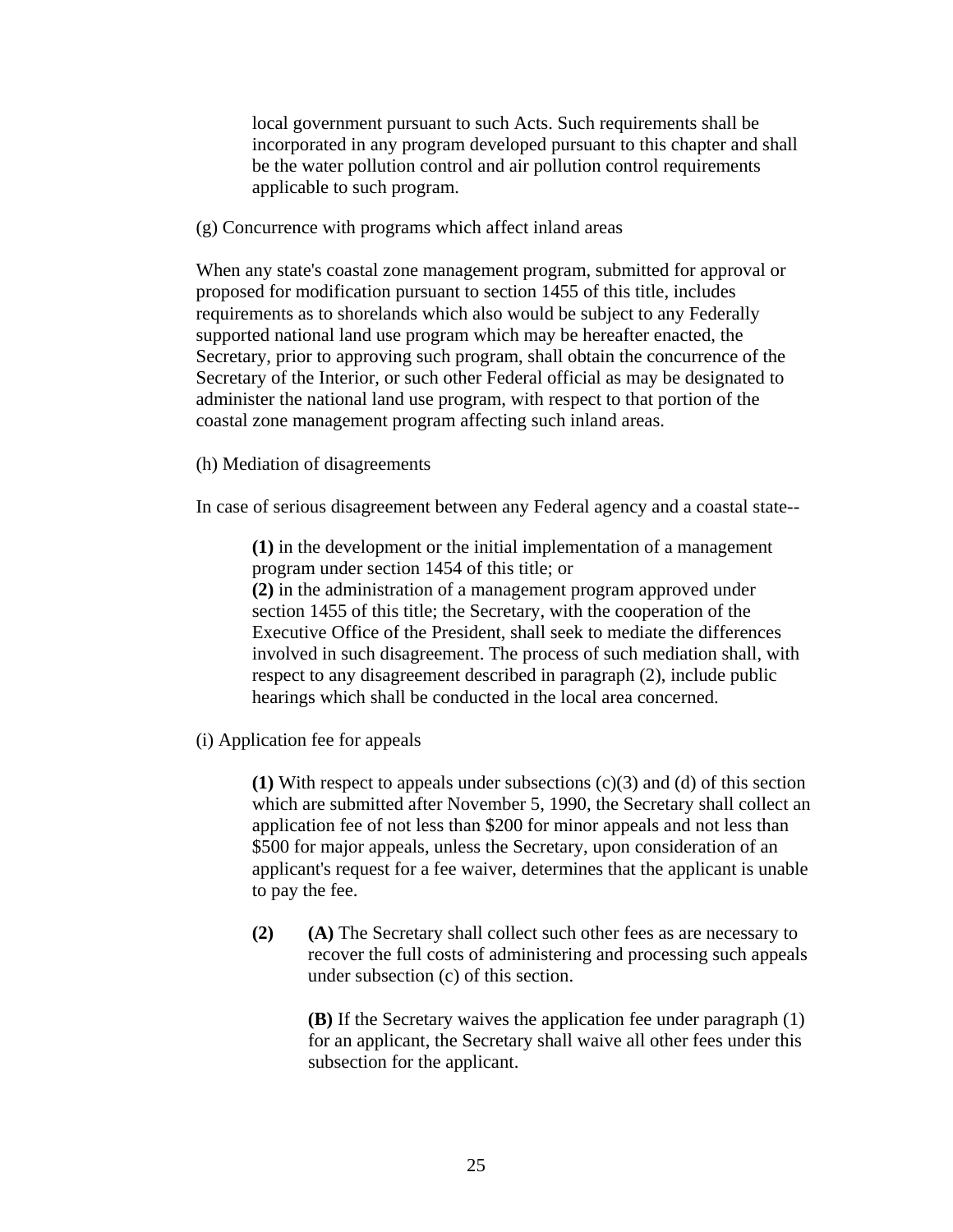**(3)** Fees collected under this subsection shall be deposited into the Coastal Zone Management Fund established under section 1456a of this title.

# **16 U.S.C. § 1456a. Coastal Zone Management Fund (Section 308)**

- (a) **(1)** The obligations of any coastal state or unit of general purpose local government to repay loans made pursuant to this section as in effect before November 5, 1990, and any repayment schedule established pursuant to this chapter as in effect before November 5, 1990, are not altered by any provision of this chapter. Such loans shall be repaid under authority of this subsection and the Secretary may issue regulations governing such repayment. If the Secretary finds that any coastal state or unit of local government is unable to meet its obligations pursuant to this subsection because the actual increases in employment and related population resulting from coastal energy activity and the facilities associated with such activity do not provide adequate revenues to enable such State or unit to meet such obligations in accordance with the appropriate repayment schedule, the Secretary shall, after review of the information submitted by such State or unit, take any of the following actions:
	- **(A)** Modify the terms and conditions of such loan.
	- **(B)** Refinance the loan.

**(C)** Recommend to the Congress that legislation be enacted to forgive the loan.

**(2)** Loan repayments made pursuant to this subsection shall be retained by the Secretary as offsetting collections, and shall be deposited into the Coastal Zone Management Fund established under subsection (b) of this section.

(b) **(1)** The Secretary shall establish and maintain a fund, to be known as the "Coastal Zone Management Fund", which shall consist of amounts retained and deposited into the Fund under subsection (a) of this section and fees deposited into the Fund under section 1456(i)(3) of this title.

**(2)** Subject to amounts provided in appropriation Acts, amounts in the Fund shall be available to the Secretary for use for the following:

> **(A)** Expenses incident to the administration of this chapter, in an amount not to exceed for each of fiscal years 1997, 1998, and 1999 the higher of--

> > **(i)** \$4,000,000; or

**(ii)** 8 percent of the total amount appropriated under this chapter for the fiscal year.

**(B)** After use under subparagraph (A)--

**(i)** projects to address management issues which are regional in scope, including interstate projects;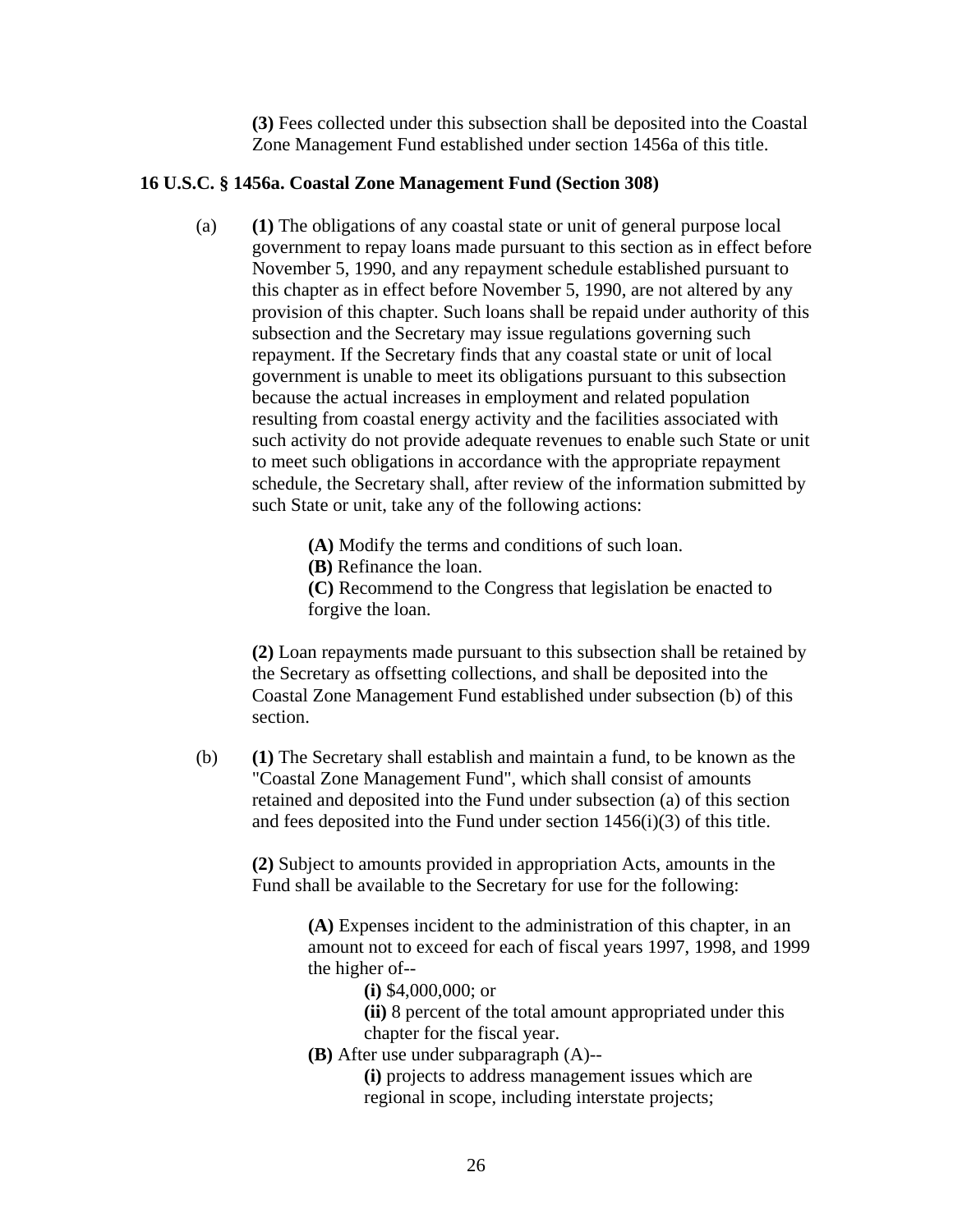**(ii)** demonstration projects which have high potential for improving coastal zone management, especially at the local level;

**(iii)** emergency grants to State coastal zone management agencies to address unforeseen or disaster-related circumstances;

**(iv)** appropriate awards recognizing excellence in coastal zone management as provided in section 1460 of this title; and

**(v)** to provide financial support to coastal states for use for investigating and applying the public trust doctrine to implement State management programs approved under section 1455 of this title. **(vi)** Redesignated (v)

**(3)** Omitted

# **16 U.S.C. § 1456b. Coastal Zone Enhancement Grants (Section 309)**

(a) "Coastal zone enhancement objective" defined

For purposes of this section, the term "coastal zone enhancement objective" means any of the following objectives:

**(1)** Protection, restoration, or enhancement of the existing coastal wetlands base, or creation of new coastal wetlands.

**(2)** Preventing or significantly reducing threats to life and destruction of property by eliminating development and redevelopment in high-hazard areas, managing development in other hazard areas, and anticipating and managing the effects of potential sea level rise and Great Lakes level rise. **(3)** Attaining increased opportunities for public access, taking into account current and future public access needs, to coastal areas of recreational, historical, aesthetic, ecological, or cultural value.

**(4)** Reducing marine debris entering the Nation's coastal and ocean environment by managing uses and activities that contribute to the entry of such debris.

**(5)** Development and adoption of procedures to assess, consider, and control cumulative and secondary impacts of coastal growth and development, including the collective effect on various individual uses or activities on coastal resources, such as coastal wetlands and fishery resources.

**(6)** Preparing and implementing special area management plans for important coastal areas.

**(7)** Planning for the use of ocean resources.

**(8)** Adoption of procedures and enforceable policies to help facilitate the siting of energy facilities and Government facilities and energy-related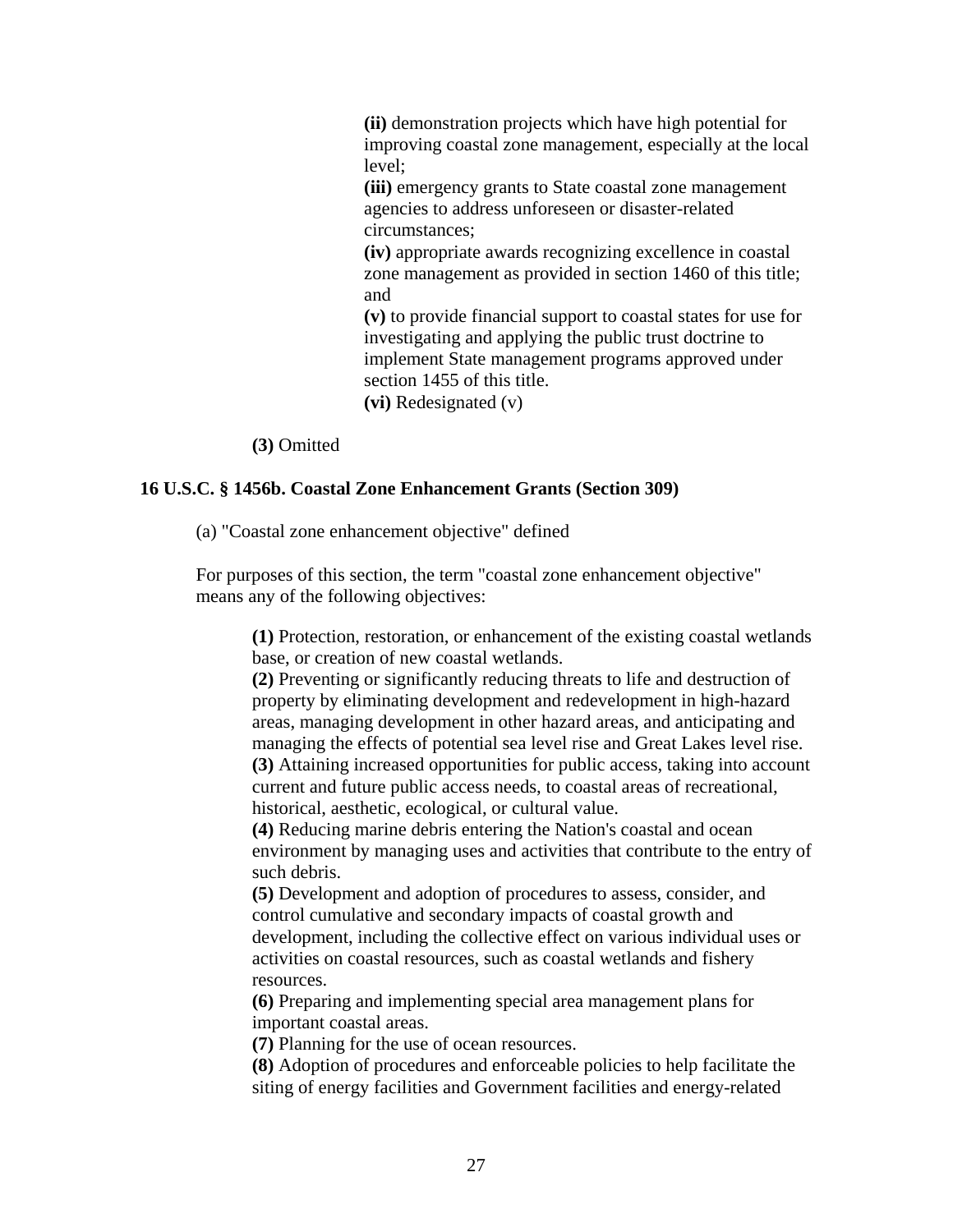activities and Government activities which may be of greater than local significance.

**(9)** Adoption of procedures and policies to evaluate and facilitate the siting of public and private aquaculture facilities in the coastal zone, which will enable States to formulate, administer, and implement strategic plans for marine aquaculture.

(b) Limits on grants

**(1)** Subject to the limitations and goals established in this section, the Secretary may make grants to coastal states to provide funding for development and submission for Federal approval of program changes that support attainment of one or more coastal zone enhancement objectives.

**(2) (A)** In addition to any amounts provided under section 1455 of this title, and subject to the availability of appropriations, the Secretary may make grants under this subsection to States for implementing program changes approved by the Secretary in accordance with section 1455(e) of this title.

**(B)** Grants under this paragraph to implement a program change may not be made in any fiscal year after the second fiscal year that begins after the approval of that change by the Secretary.

(c) Evaluation of State proposals by Secretary

The Secretary shall evaluate and rank State proposals for funding under this section, and make funding awards based on those proposals, taking into account the criteria established by the Secretary under subsection (d) of this section. The Secretary shall ensure that funding decisions under this section take into consideration the fiscal and technical needs of proposing States and the overall merit of each proposal in terms of benefits to the public.

(d) Promulgation of regulations by Secretary

Within 12 months following November 5, 1990, and consistent with the notice and participation requirements established in section 1463 of this title, the Secretary shall promulgate regulations concerning coastal zone enhancement grants that establish--

**(1)** specific and detailed criteria that must be addressed by a coastal state (including the State's priority needs for improvement as identified by the Secretary after careful consultation with the State) as part of the State's development and implementation of coastal zone enhancement objectives; **(2)** administrative or procedural rules or requirements as necessary to facilitate the development and implementation of such objectives by coastal states; and

**(3)** other funding award criteria as are necessary or appropriate to ensure that evaluations of proposals, and decisions to award funding, under this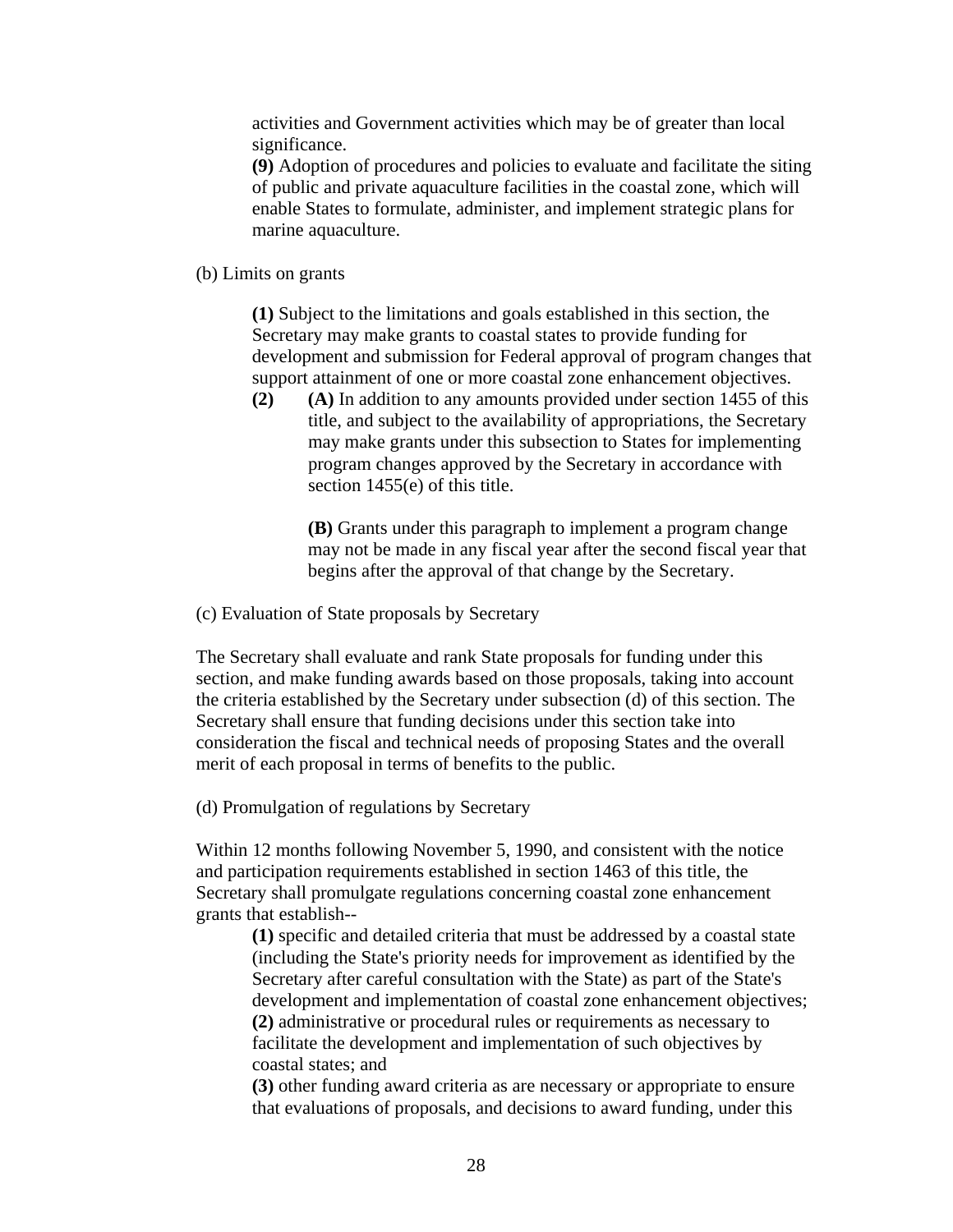section are based on objective standards applied fairly and equitably to those proposals.

(e) No State contribution required

A State shall not be required to contribute any portion of the cost of any proposal for which funding is awarded under this section.

(f) Funding

Beginning in fiscal year 1991, not less than 10 percent and not more than 20 percent of the amounts appropriated to implement sections 1455 and 1455a of this title shall be retained by the Secretary for use in implementing this section, up to a maximum of \$10,000,000 annually.

(g) Eligibility; suspension of State for noncompliance

If the Secretary finds that the State is not undertaking the actions committed to under the terms of the grant, the Secretary shall suspend the State's eligibility for further funding under this section for at least one year.

### **16 U.S.C. § 1456c. Technical assistance (Section 310)**

(a) The Secretary shall conduct a program of technical assistance and management-oriented research necessary to support the development and implementation of State coastal management program amendments under section 1456b of this title, and appropriate to the furtherance of international cooperative efforts and technical assistance in coastal zone management. Each department, agency, and instrumentality of the executive branch of the Federal Government may assist the Secretary, on a reimbursable basis or otherwise, in carrying out the purposes of this section, including the furnishing of information to the extent permitted by law, the transfer of personnel with their consent and without prejudice to their position and rating, and the performance of any research, study, and technical assistance which does not interfere with the performance of the primary duties of such department, agency, or instrumentality. The Secretary may enter into contracts or other arrangements with any qualified person for the purposes of carrying out this subsection.

(b) **(1)** The Secretary shall provide for the coordination of technical assistance, studies, and research activities under this section with any other such activities that are conducted by or subject to the authority of the Secretary.

**(2)** The Secretary shall make the results of research and studies conducted pursuant to this section available to coastal states in the form of technical assistance publications, workshops, or other means appropriate.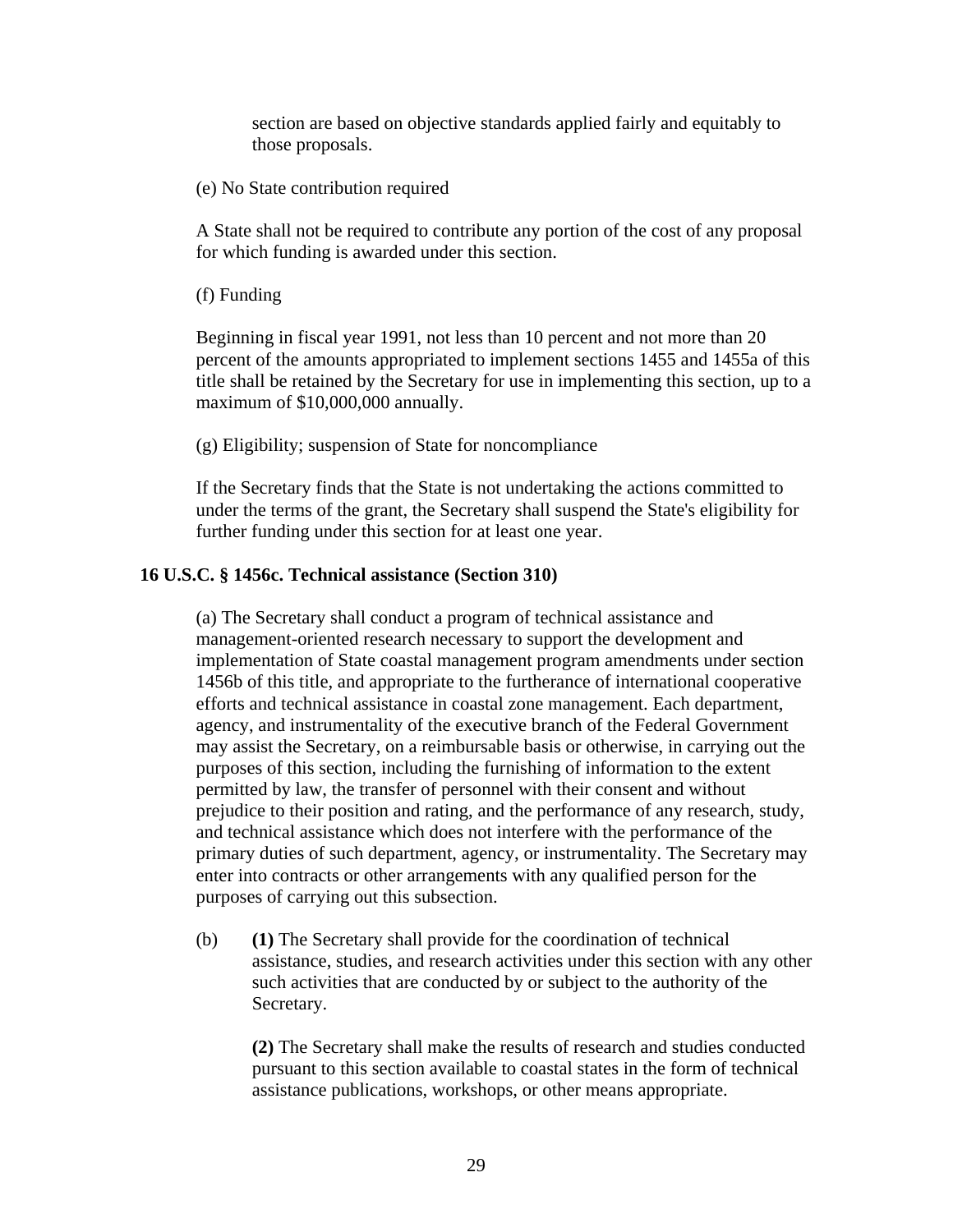**(3)** The Secretary shall consult with coastal states on a regular basis regarding the development and implementation of the program established by this section.

# **16 U.S.C. § 1457. Public hearings (Section 311)**

All public hearings required under this chapter must be announced at least thirty days prior to the hearing date. At the time of the announcement, all agency materials pertinent to the hearings, including documents, studies, and other data, must be made available to the public for review and study. As similar materials are subsequently developed, they shall be made available to the public as they become available to the agency.

# **16 U.S.C. § 1458. Review of performance (Section 312)**

(a) Evaluation of adherence with terms of grants

The Secretary shall conduct a continuing review of the performance of coastal states with respect to coastal management. Each review shall include a written evaluation with an assessment and detailed findings concerning the extent to which the state has implemented and enforced the program approved by the Secretary, addressed the coastal management needs identified in section  $1452(2)(A)$  through  $(K)$  of this title, and adhered to the terms of any grant, loan, or cooperative agreement funded under this chapter.

(b) Public participation; notice of meetings; reports

In evaluating a coastal state's performance, the Secretary shall conduct the evaluation in an open and public manner, and provide full opportunity for public participation, including holding public meetings in the State being evaluated and providing opportunities for the submission of written and oral comments by the public. The Secretary shall provide the public with at least 45 days' notice of such public meetings by placing a notice in the Federal Register, by publication of timely notices in newspapers of general circulation within the State being evaluated, and by communications with persons and organizations known to be interested in the evaluation. Each evaluation shall be prepared in report form and shall include written responses to the written comments received during the evaluation process. The final report of the evaluation shall be completed within 120 days after the last public meeting held in the State being evaluated. Copies of the evaluation shall be immediately provided to all persons and organizations participating in the evaluation process.

(c) Suspension of financial assistance for noncompliance; notification of Governor; length of suspension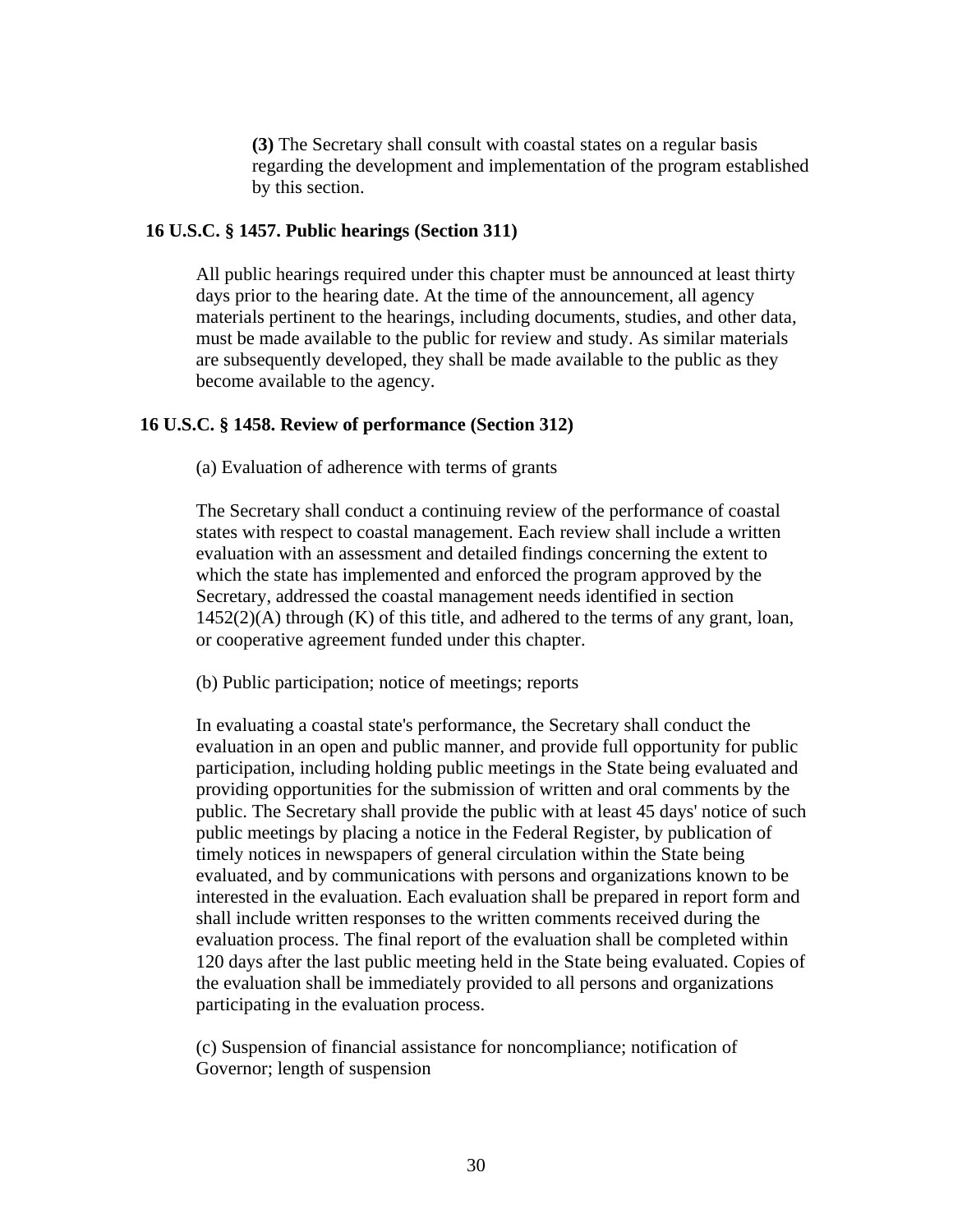**(1)** The Secretary may suspend payment of any portion of financial assistance extended to any coastal state under this chapter, and may withdraw any unexpended portion of such assistance, if the Secretary determines that the coastal state is failing to adhere to (A) the management program or a State plan developed to manage a national estuarine reserve established under section 1461 of this title, or a portion of the program or plan approved by the Secretary, or (B) the terms of any grant or cooperative agreement funded under this chapter.

**(2)** Financial assistance may not be suspended under paragraph (1) unless the Secretary provides the Governor of the coastal state with--

**(A)** written specifications and a schedule for the actions that should be taken by the State in order that such suspension of financial assistance may be withdrawn; and **(B)** written specifications stating how those funds from the suspended financial assistance shall be expended by the coastal state to take the actions referred to in subparagraph (A).

**(3)** The suspension of financial assistance may not last for less than 6 months or more than 36 months after the date of suspension.

(d) Withdrawal of approval of program

The Secretary shall withdraw approval of the management program of any coastal state and shall withdraw financial assistance available to that State under this chapter as well as any unexpended portion of such assistance, if the Secretary determines that the coastal state has failed to take the actions referred to in subsection  $(c)(2)(A)$  of this section.

(e) Notice and hearing

Management program approval and financial assistance may not be withdrawn under subsection (d) of this section, unless the Secretary gives the coastal state notice of the proposed withdrawal and an opportunity for a public hearing on the proposed action. Upon the withdrawal of management program approval under this subsection (d) of this section, the Secretary shall provide the coastal state with written specifications of the actions that should be taken, or not engaged in, by the state in order that such withdrawal may be canceled by the Secretary.

# **16 U.S.C. § 1459. Records and audit (Section 313)**

(a) Maintenance of records by recipients of grants or financial assistance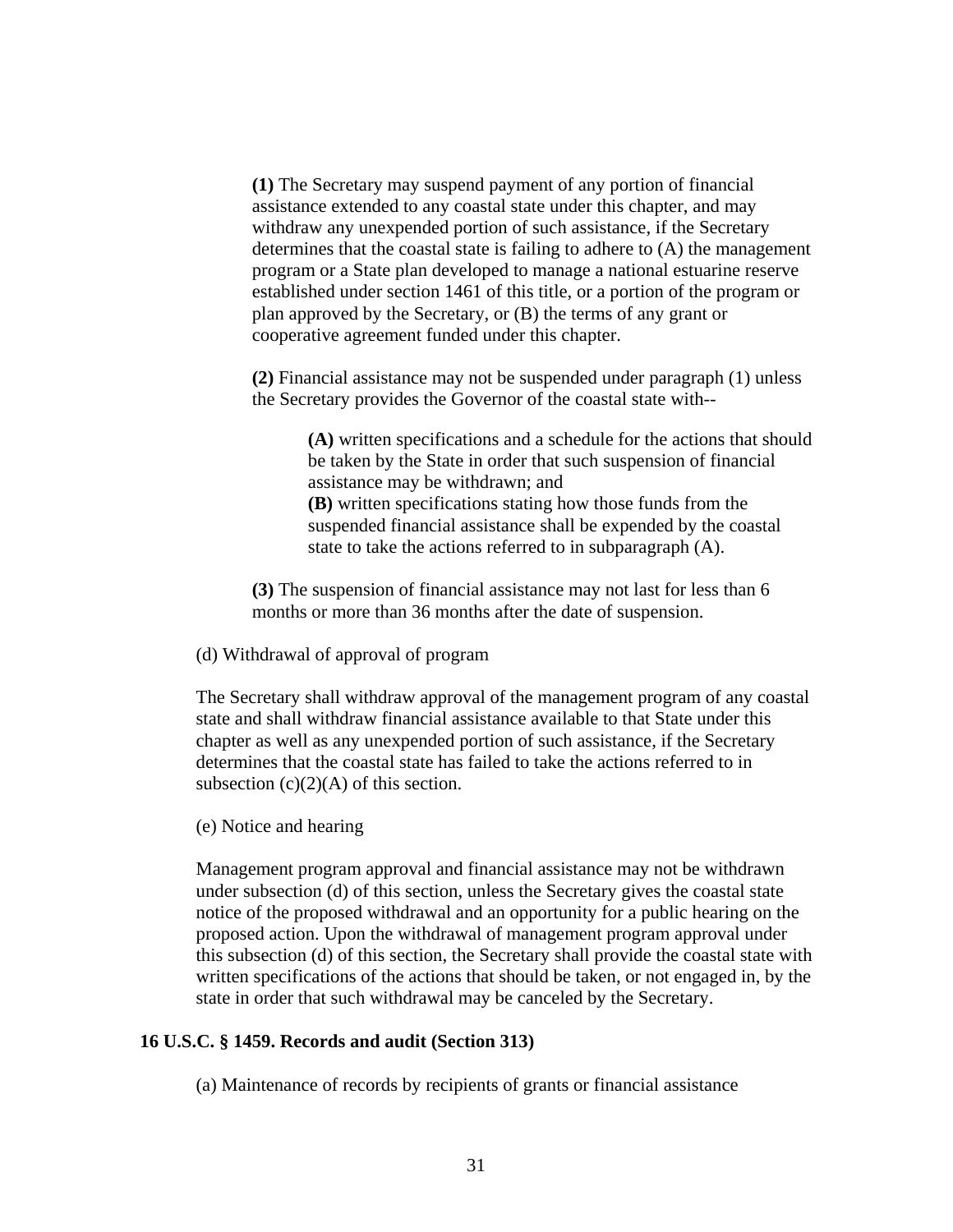Each recipient of a grant under this chapter or of financial assistance under section 1456a of this title, as in effect before November 5, 1990, shall keep such records as the Secretary shall prescribe, including records which fully disclose the amount and disposition of the funds received under the grant and of the proceeds of such assistance, the total cost of the project or undertaking supplied by other sources, and such other records as will facilitate an effective audit.

(b) Access by Secretary and Comptroller General to records, books, etc., of recipients of grants or financial assistance for audit and examination

The Secretary and the Comptroller General of the United States, or any of their duly authorized representatives, shall--

**(1)** after any grant is made under this chapter or any financial assistance is provided under section 1456a of this title, as in effect before November 5, 1990; and

**(2)** until the expiration of 3 years after--

**(A)** completion of the project, program, or other undertaking for which such grant was made or used, or

**(B)** repayment of the loan or guaranteed indebtedness for which such financial assistance was provided, have access for purposes of audit and examination to any record, book, document, and paper which belongs to or is used or controlled by, any recipient of the grant funds or any person who entered into any transaction relating to such financial assistance and which is pertinent for purposes of determining if the grant funds or the proceeds of such financial assistance are being, or were, used in accordance with the provisions of this chapter.

# **16 U.S.C. § 1460. Walter B. Jones Excellence in Coastal Zone Management Awards (Section 314)**

(a) Establishment

The Secretary shall, using sums in the Coastal Zone Management Fund established under section 1456a of this title and other amounts available to carry out this chapter (other than amounts appropriated to carry out sections 1454, 1455, 1455a, 1456b, 1456c, and 1461 of this title), implement a program to promote excellence in coastal zone management by identifying and acknowledging outstanding accomplishments in the field.

(b) Annual selection of recipients

The Secretary shall select annually--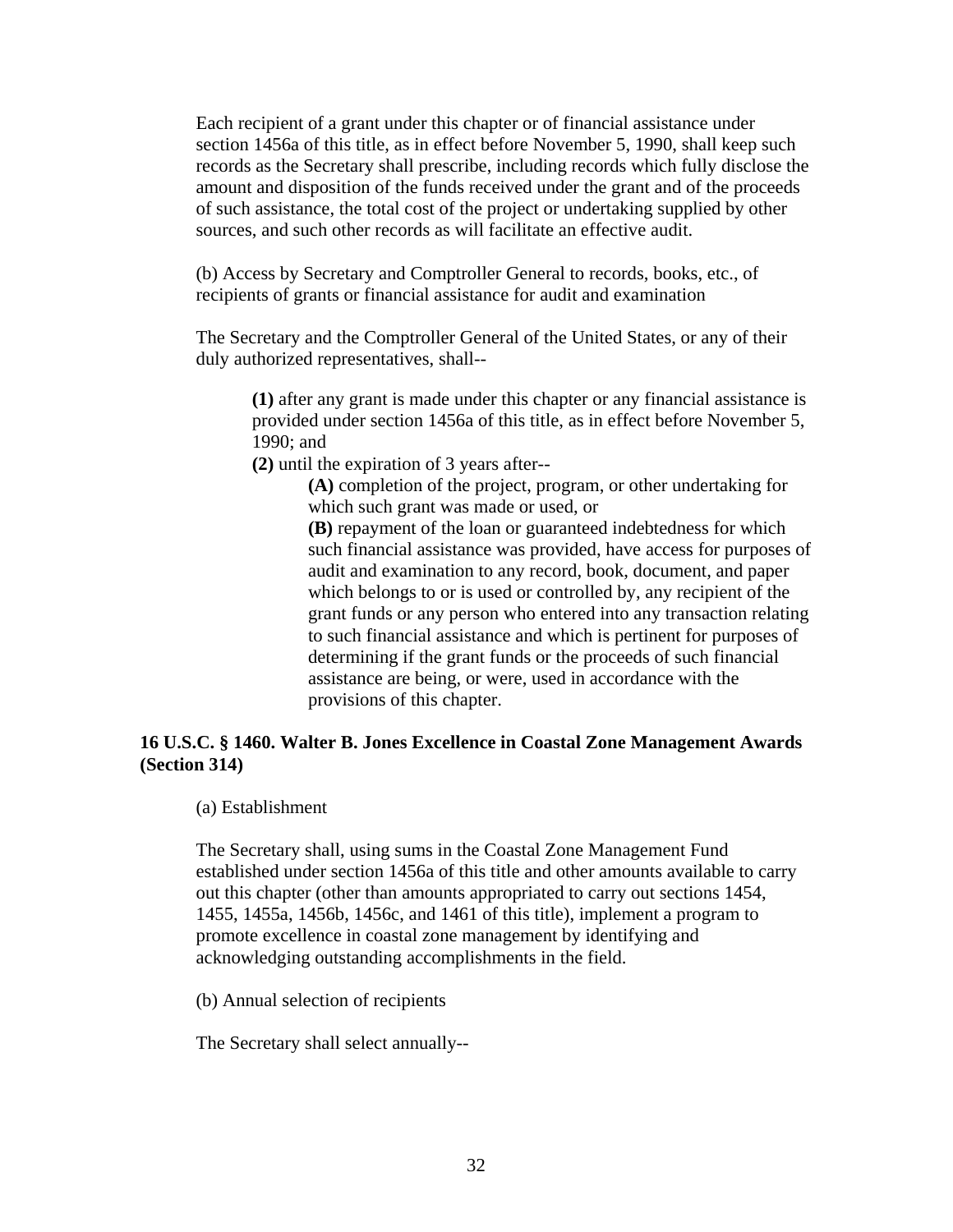**(1)** one individual, other than an employee or officer of the Federal Government, whose contribution to the field of coastal zone management has been the most significant;

**(2)** 5 local governments which have made the most progress in developing and implementing the coastal zone management principles embodied in this chapter; and

**(3)** up to 10 graduate students whose academic study promises to contribute materially to development of new or improved approaches to coastal zone management.

(c) Solicitation of nominations for local government recipients

In making selections under subsection (b)(2) of this section the Secretary shall solicit nominations from the coastal states, and shall consult with experts in local government planning and land use.

(d) Solicitation of nominations for graduate student recipients

In making selections under subsection (b)(3) of this section the Secretary shall solicit nominations from coastal states and the National Sea Grant College Program.

(e) Funding; types of awards

Using sums in the Coastal Zone Management Fund established under section 1456a of this title and other amounts available to carry out this chapter (other than amounts appropriated to carry out sections 1454, 1455, 1455a, 1456b, 1456c, and 1461 of this title), the Secretary shall establish and execute appropriate awards, to be known as the "Walter B. Jones Awards," including--

**(1)** cash awards in an amount not to exceed \$5,000 each;

- **(2)** research grants; and
- **(3)** public ceremonies to acknowledge such awards.

# **16 U.S.C. § 1461. National Estuarine Research Reserve System (Section 315)**

(a) Establishment of System

There is established the National Estuarine Research Reserve System (hereinafter referred to in this section as the "System") that consists of--

**(1)** each estuarine sanctuary designated under this section as in effect before April 7, 1986; and

**(2)** each estuarine area designated as a national estuarine reserve under subsection (b) of this section.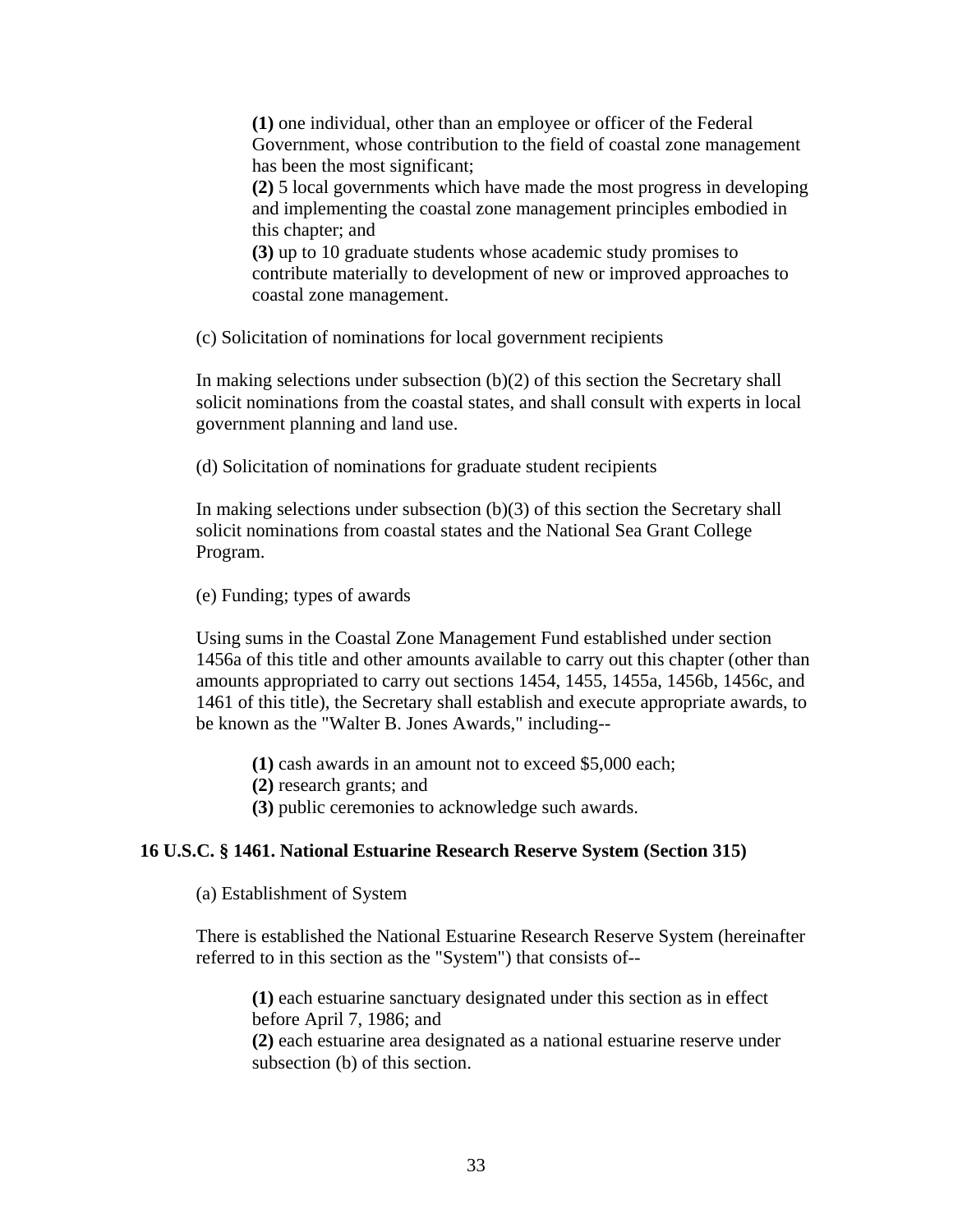Each estuarine sanctuary referred to in paragraph (1) is hereby designated as a national estuarine reserve.

(b) Designation of national estuarine reserves

After April 7, 1986, the Secretary may designate an estuarine area as a national estuarine reserve if--

**(1)** the Governor of the coastal state in which the area is located nominates the area for that designation; and

**(2)** the Secretary finds that--

**(A)** the area is a representative estuarine ecosystem that is suitable for long-term research and contributes to the biogeographical and typological balance of the System;

**(B)** the law of the coastal state provides long-term protection for reserve resources to ensure a stable environment for research; **(C)** designation of the area as a reserve will serve to enhance public awareness and understanding of estuarine areas, and provide suitable opportunities for public education and interpretation; and **(D)** the coastal state in which the area is located has complied with the requirements of any regulations issued by the Secretary to implement this section.

(c) Estuarine research guidelines

The Secretary shall develop guidelines for the conduct of research within the System that shall include--

**(1)** a mechanism for identifying, and establishing priorities among, the coastal management issues that should be addressed through coordinated research within the System;

**(2)** the establishment of common research principles and objectives to guide the development of research programs within the System; **(3)** the identification of uniform research methodologies which will ensure comparability of data, the broadest application of research results, and the maximum use of the System for research purposes;

**(4)** the establishment of performance standards upon which the effectiveness of the research efforts and the value of reserves within the System in addressing the coastal management issues identified in paragraph (1) may be measured; and

**(5)** the consideration of additional sources of funds for estuarine research than the funds authorized under this chapter, and strategies for encouraging the use of such funds within the System, with particular emphasis on mechanisms established under subsection (d) of this section.

In developing the guidelines under this section, the Secretary shall consult with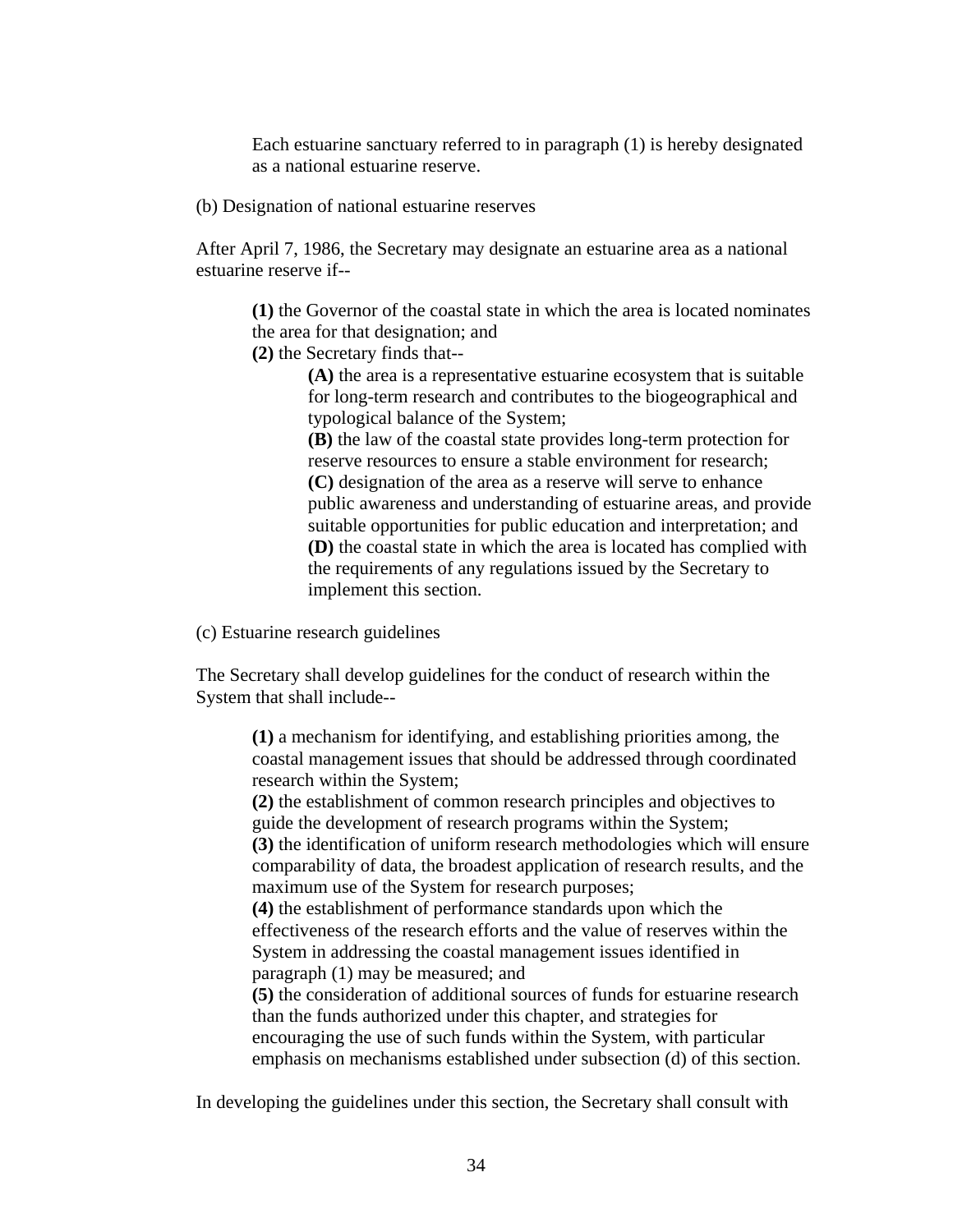prominent members of the estuarine research community.

(d) Promotion and coordination of estuarine research

The Secretary shall take such action as is necessary to promote and coordinate the use of the System for research purposes including--

**(1)** requiring that the National Oceanic and Atmospheric Administration, in conducting or supporting estuarine research, give priority consideration to research that uses the System; and

**(2)** consulting with other Federal and State agencies to promote use of one or more reserves within the System by such agencies when conducting estuarine research.

# (e) Financial assistance

**(1)** The Secretary may, in accordance with such rules and regulations as the Secretary shall promulgate, make grants--

**(A)** to a coastal state--

**(i)** for purposes of acquiring such lands and waters, and any property interests therein, as are necessary to ensure the appropriate long-term management of an area as a national estuarine reserve,

**(ii)** for purposes of operating or managing a national estuarine reserve and constructing appropriate reserve facilities, or

**(iii)** for purposes of conducting educational or interpretive activities; and

**(B)** to any coastal state or public or private person for purposes of supporting research and monitoring within a national estuarine reserve that are consistent with the research guidelines developed under subsection (c) of this section.

**(2)** Financial assistance provided under paragraph (1) shall be subject to such terms and conditions as the Secretary considers necessary or appropriate to protect the interests of the United States, including requiring coastal states to execute suitable title documents setting forth the property interest or interests of the United States in any lands and waters acquired in whole or part with such financial assistance.

**(3) (A)** The amount of the financial assistance provided under paragraph  $(1)(A)(i)$  with respect to the acquisition of lands and waters, or interests therein, for any one national estuarine reserve may not exceed an amount equal to 50 percent of the costs of the lands, waters, and interests therein or \$5,000,000, whichever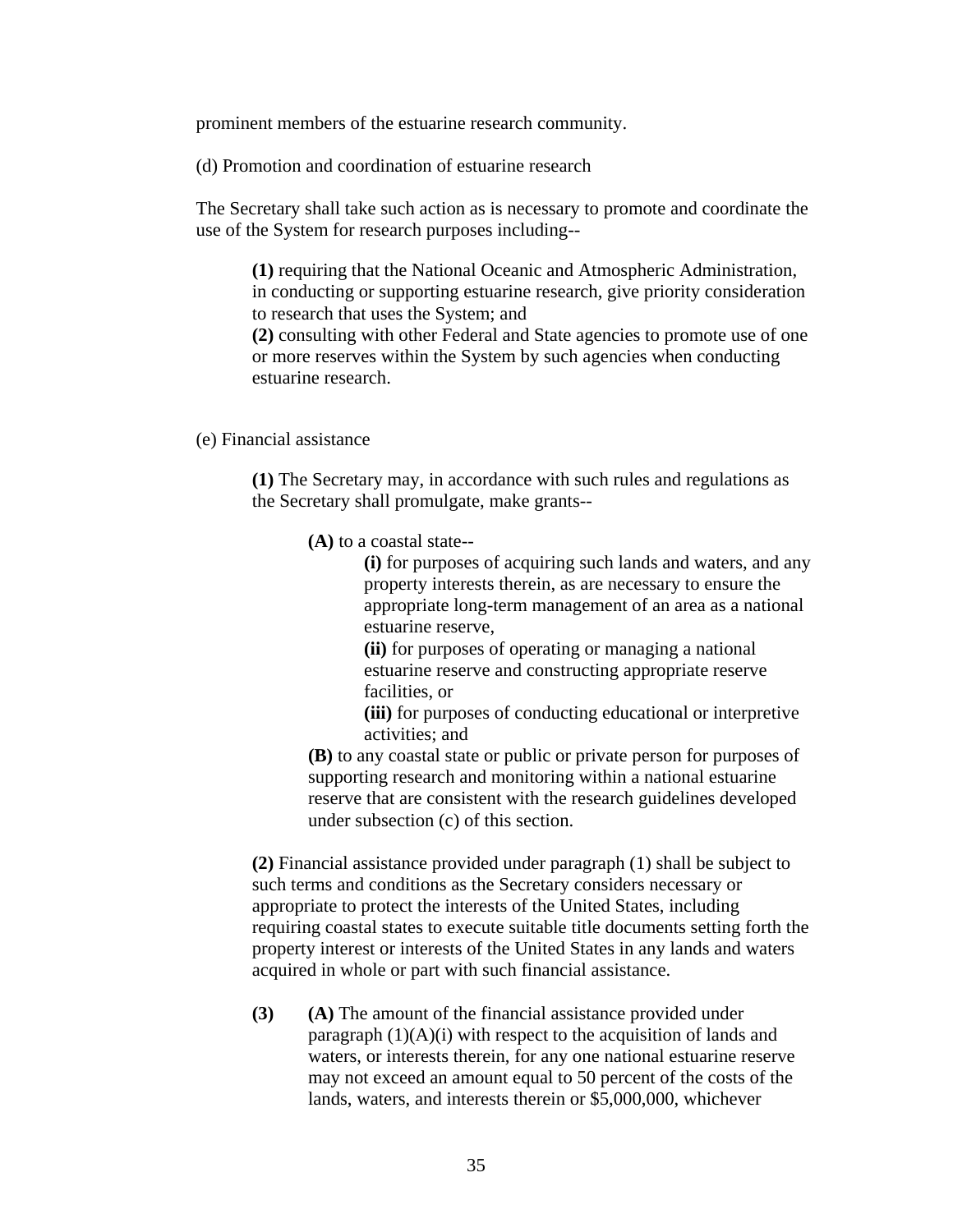amount is less.

**(B)** The amount of the financial assistance provided under paragraph  $(1)(A)(ii)$  and  $(iii)$  and paragraph  $(1)(B)$  may not exceed 70 percent of the costs incurred to achieve the purposes described in those paragraphs with respect to a reserve; except that the amount of the financial assistance provided under paragraph  $(1)(A)(iii)$  may be up to 100 percent of any costs for activities that benefit the entire System.

**(C)** Notwithstanding subparagraphs (A) and (B), financial assistance under this subsection provided from amounts recovered as a result of damage to natural resources located in the coastal zone may be used to pay 100 percent of the costs of activities carried out with the assistance.

# (f) Evaluation of System performance

**(1)** The Secretary shall periodically evaluate the operation and management of each national estuarine reserve, including education and interpretive activities, and the research being conducted within the reserve.

**(2)** If evaluation under paragraph (1) reveals that the operation and management of the reserve is deficient, or that the research being conducted within the reserve is not consistent with the research guidelines developed under subsection (c) of this section, the Secretary may suspend the eligibility of that reserve for financial assistance under subsection (e) of this section until the deficiency or inconsistency is remedied.

**(3)** The Secretary may withdraw the designation of an estuarine area as a national estuarine reserve if evaluation under paragraph (1) reveals that--

**(A)** the basis for any one or more of the findings made under subsection (b)(2) of this section regarding that area no longer exists; or

**(B)** a substantial portion of the research conducted within the area, over a period of years, has not been consistent with the research guidelines developed under subsection (c) of this section.

### (g) Report

The Secretary shall include in the report required under section 1462 of this title information regarding--

**(1)** new designations of national estuarine reserves;

**(2)** any expansion of existing national estuarine reserves;

**(3)** the status of the research program being conducted within the System; and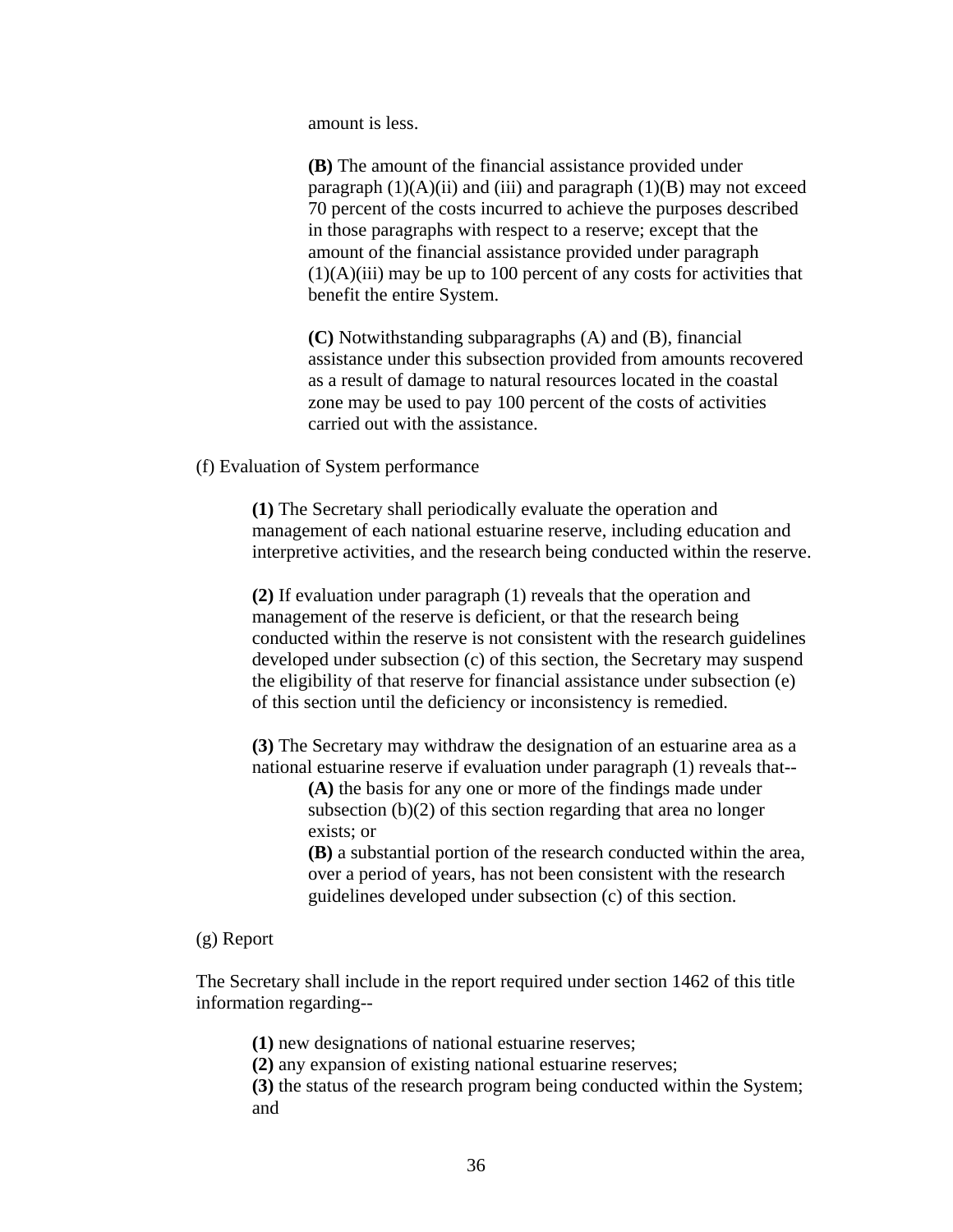**(4)** a summary of the evaluations made under subsection (f) of this section.

# **16 U.S.C. § 1462. Coastal Zone Management Reports (Section 316)**

#### (a) Biennial reports

The Secretary shall consult with the Congress on a regular basis concerning the administration of this chapter and shall prepare and submit to the President for transmittal to the Congress a report summarizing the administration of this chapter during each period of two consecutive fiscal years. Each report, which shall be transmitted to the Congress not later than April 1 of the year following the close of the biennial period to which it pertains, shall include, but not be restricted to (1) an identification of the state programs approved pursuant to this chapter during the preceding Federal fiscal year and a description of those programs; (2) a listing of the states participating in the provisions of this chapter and a description of the status of each state's programs and its accomplishments during the preceding Federal fiscal year; (3) an itemization of the allocation of funds to the various coastal states and a breakdown of the major projects and areas on which these funds were expended; (4) an identification of any state programs which have been reviewed and disapproved, and a statement of the reasons for such action; (5) a summary of evaluation findings prepared in accordance with subsection (a) of section 1458 of this title, and a description of any sanctions imposed under subsections (c) and (d) of section 1458 of this title; (6) a listing of all activities and projects which, pursuant to the provisions of subsection (c) or subsection (d) of section 1456 of this title, are not consistent with an applicable approved state management program; (7) a summary of the regulations issued by the Secretary or in effect during the preceding Federal fiscal year; (8) a summary of a coordinated national strategy and program for the Nation's coastal zone including identification and discussion of Federal, regional, state, and local responsibilities and functions therein; (9) a summary of outstanding problems arising in the administration of this chapter in order of priority; (10) a description of the economic, environmental, and social consequences of energy activity affecting the coastal zone and an evaluation of the effectiveness of financial assistance under section 1456a of this title in dealing with such consequences; (11) a description and evaluation of applicable interstate and regional planning and coordination mechanisms developed by the coastal states; (12) a summary and evaluation of the research, studies, and training conducted in support of coastal zone management; and (13) such other information as may be appropriate.

#### (b) Recommendations for legislation

The report required by subsection (a) of this section shall contain such recommendations for additional legislation as the Secretary deems necessary to achieve the objectives of this chapter and enhance its effective operation.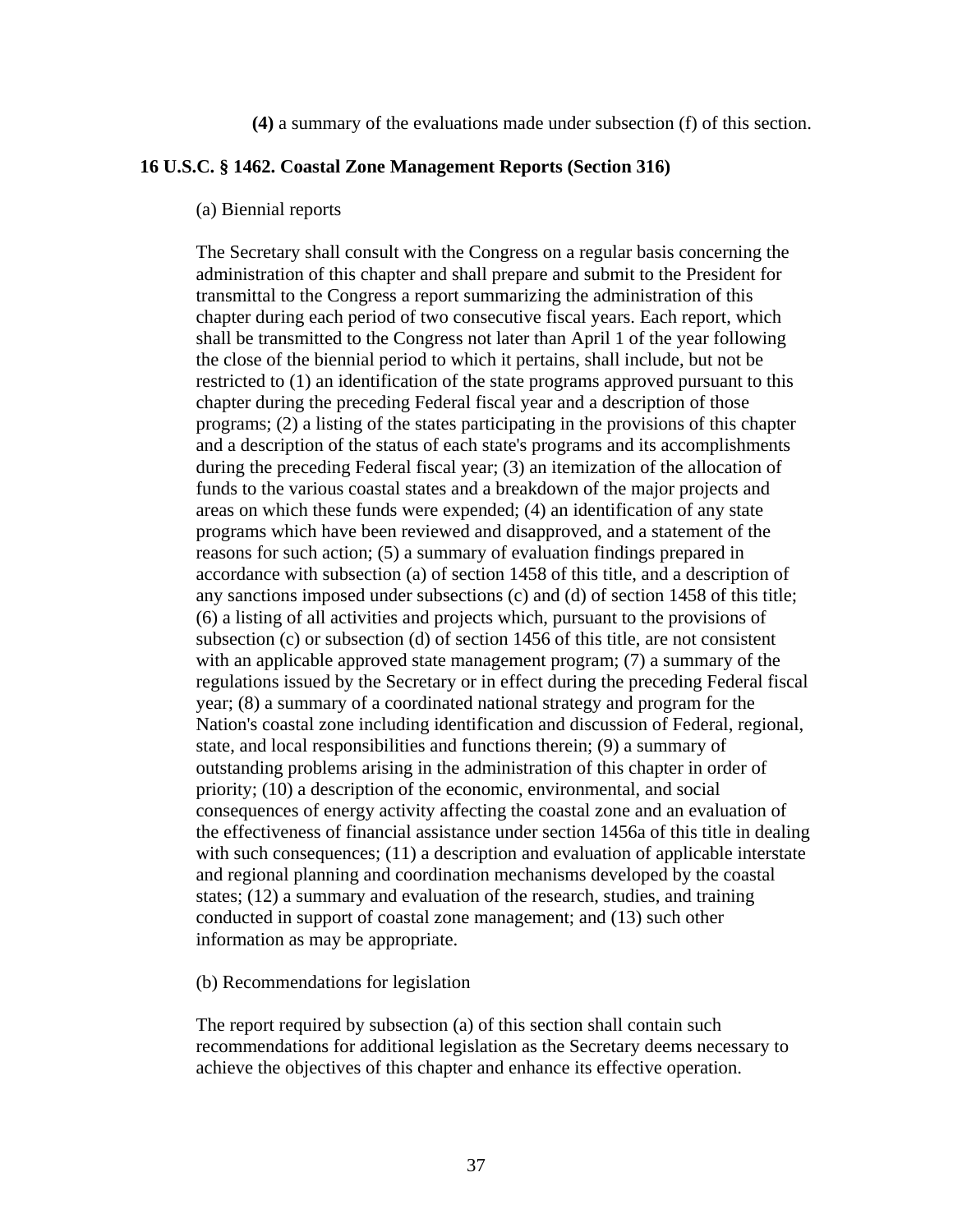(c) Review of other Federal programs; report to Congress

**(1)** The Secretary shall conduct a systematic review of Federal programs, other than this chapter, that affect coastal resources for purposes of identifying conflicts between the objectives and administration of such programs and the purposes and policies of this chapter. Not later than 1 year after October 17, 1980, the Secretary shall notify each Federal agency having appropriate jurisdiction of any conflict between its program and the purposes and policies of this chapter identified as a result of such review.

**(2)** The Secretary shall promptly submit a report to the Congress consisting of the information required under paragraph (1) of this subsection. Such report shall include recommendations for changes necessary to resolve existing conflicts among Federal laws and programs that affect the uses of coastal resources.

# **16 U.S.C. § 1463. Rules and Regulations (Section 317)**

The Secretary shall develop and promulgate, pursuant to section 553 of Title 5, after notice and opportunity for full participation by relevant Federal agencies, state agencies, local governments, regional organizations, port authorities, and other interested parties, both public and private, such rules and regulations as may be necessary to carry out the provisions of this chapter.

# **16 U.S.C. § 1464. Authorization of appropriations (Section 318)**

(a) Sums appropriated to Secretary

There are authorized to be appropriated to the Secretary, to remain available until expended--

- **(1)** for grants under sections 1455, 1455a, and 1456b of this title--
	- **(A)** \$47,600,000 for fiscal year 1997;
	- **(B)** \$49,000,000 for fiscal year 1998; and
	- **(C)** \$50,500,000 for fiscal year 1999; and
- **(2)** for grants under section 1461 of this title--
	- **(A)** \$4,400,000 for fiscal year 1997;
	- **(B)** \$4,500,000 for fiscal year 1998; and
	- **(C)** \$4,600,000 for fiscal year 1999.

# (b) Limitations

Federal funds received from other sources shall not be used to pay a coastal state's share of costs under section 1455 or 1456b of this title.

(c) Reversion to Secretary of unobligated State funds; availability of funds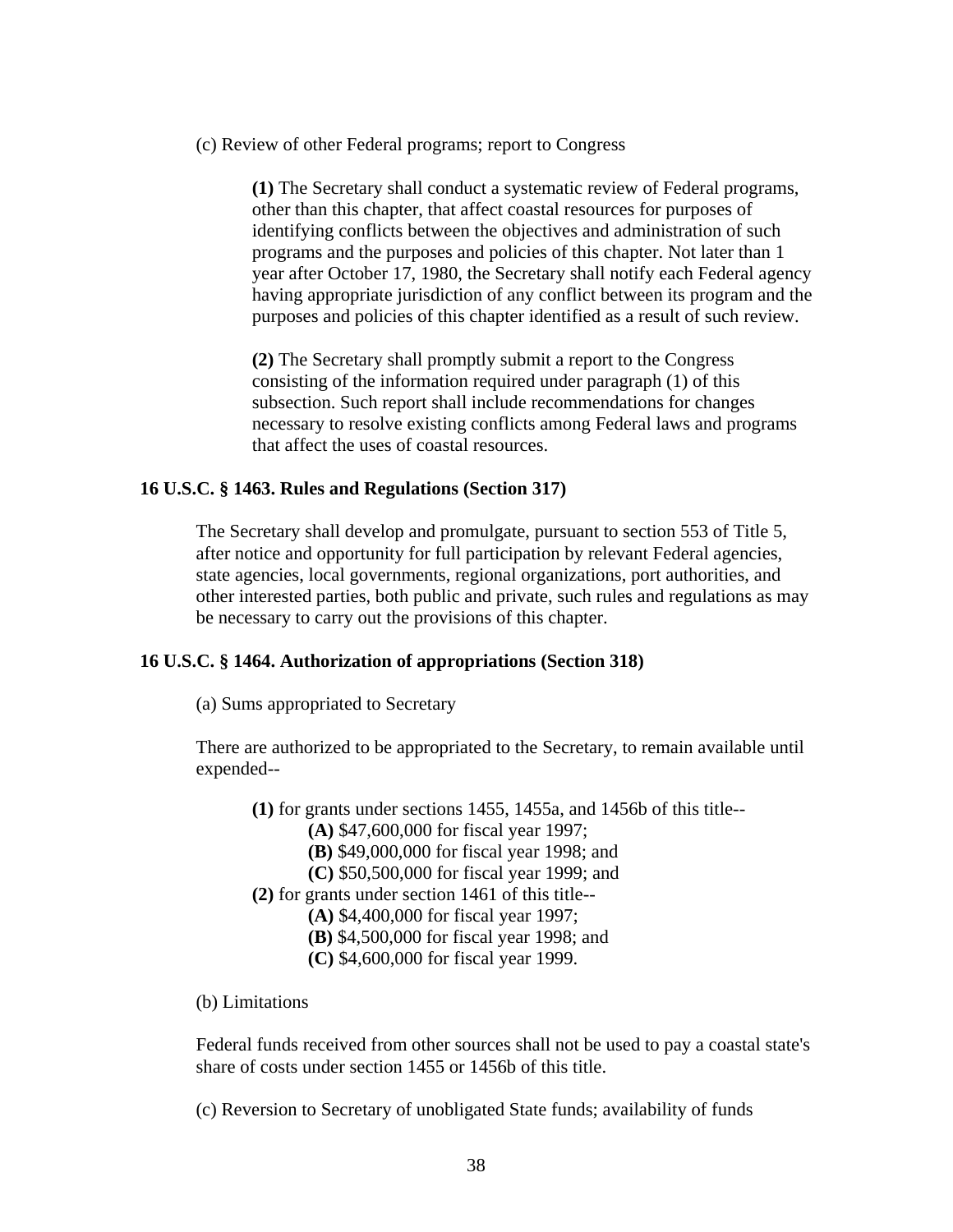The amount of any grant, or portion of a grant, made to a State under any section of this chapter which is not obligated by such State during the fiscal year, or during the second fiscal year after the fiscal year, for which it was first authorized to be obligated by such State shall revert to the Secretary. The Secretary shall add such reverted amount to those funds available for grants under the section for such reverted amount was originally made available.

# **16 U.S.C. § 1465. Appeals to the Secretary (Section 319)**

# (a) Notice

Not later than 30 days after the date of the filing of an appeal to the Secretary of a consistency determination under section 1456 of this title, the Secretary shall publish an initial notice in the Federal Register.

(b) Closure of record

(1) In general

Not later than the end of the 160-day period beginning on the date of publication of an initial notice under subsection (a) of this section, except as provided in paragraph (3), the Secretary shall immediately close the decision record and receive no more filings on the appeal.

(2) Notice

After closing the administrative record, the Secretary shall immediately publish a notice in the Federal Register that the administrative record has been closed.

(3) Exception

(A) In general

Subject to subparagraph (B), during the 160-day period described in paragraph (1), the Secretary may stay the closing of the decision record--

> **(i)** for a specific period mutually agreed to in writing by the appellant and the State agency; or

**(ii)** as the Secretary determines necessary to receive, on an expedited basis--

> **(I)** any supplemental information specifically requested by the Secretary to complete a consistency review under this chapter; or **(II)** any clarifying information submitted by a party to the proceeding related to information in the